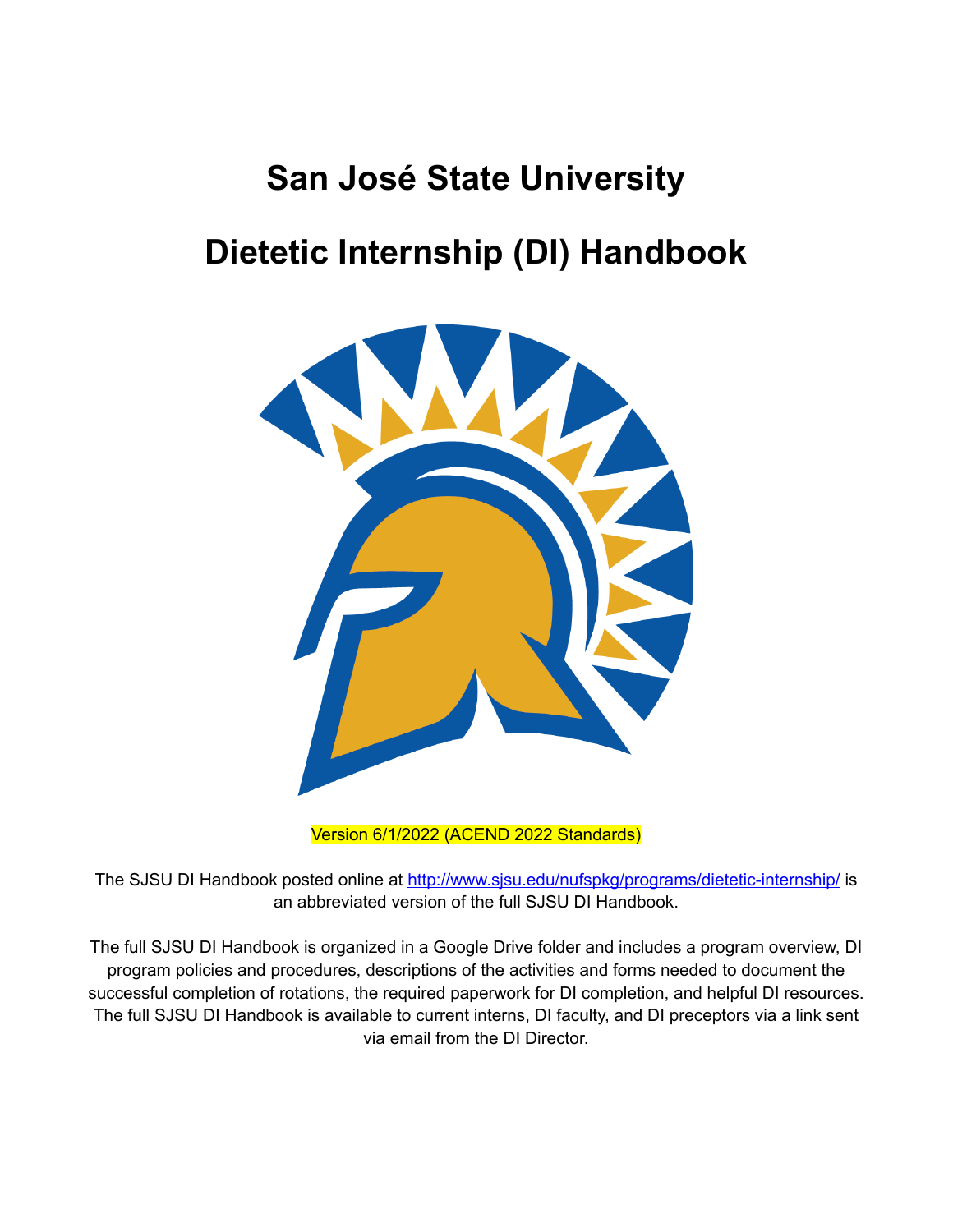### "SJSU DI Handbook" Google Drive Folder Contents/Filenames

- A. SJSU DI Program Overview
	- Accreditation
	- DI Program Contacts
	- **Mission Statement**
	- Goals and Objectives
- A. SJSU DI Program Policies and Procedures
	- 1. DI Program Curriculum and Required Supervised Practice Hours
	- 2. DI Application Eligibility Requirements
	- 3. Recency of Education Policy
	- 4. Application and Selection Process
	- 5. DI Program Costs, Financial Aid, Scholarships, and Stipend info
	- 6. Services and Supports Provided by SJSU
	- 7. Supervised Practice Documentation and Google Drive
	- 8. DI Intern Responsibilities and Expected Code of Conduct
	- 9. Intern Performance Monitoring: Monthly Evaluation of Intern Progress
	- 10. Intern Evaluation of Preceptors, Sites, and Learning Experiences
	- 11. Nondiscrimination Policy Statement
	- 12. Protection of Privacy and Access to Personal Files
	- 13. Professional Membership
	- 14. Insurance/ Travel/ Personal Health/Injury
	- 15. Credit for Prior Experience
	- 16. Education Purpose of Supervised Practice
	- 17. Working During the DI
	- 18. Attendance, Absence or Leaving Early
	- 19. Leave of Absence
	- 20. Unsatisfactory Performance, Remediation, Dismissal/Termination
	- 21. Procedure for Withdrawal from the DI
	- 22. Procedure for Dietetic Intern Grievance
	- 23. Onboarding Procedures at Rotation Sites for Dietetic Interns
	- 24. DI Completion Requirements

A. SJSU DI Rotations Guide and Required **Paperwork** 

- Organizing your Google Drive Folder
- Checklist Prior to Starting DI Rotations
- Important Documents for All Rotations/ Document Descriptions
- Foodservice (and Management) Rotation Guide
- Clinical Rotation Guide
- Community Rotation Guide
- SJSU DI Completion Checklist
- B. A Sample DI Rotations Schedule

B. Example Activities to Meet DI Competencies & DI

- Competencies Completion Tracking Form
- B. Google Drive Folder Contents Tracking Form
- C. Guidelines Business Plan
- C. Guidelines for CDR PDP DI Exit assignment
- C. Guidelines Clinical Case Studies

C. Guidelines Clinical Case Study Presentation **Template** 

- C. Guidelines Community Rotation Example Activities
- C. Guidelines Menu Theme Meal Project
- C. Guidelines Poster Template
- C. Guidelines Professional Event Summary
- D. Complete Before starting Rotation Rotation Schedule Form
- D. Conditions and Populations Log
- D. Supervised Hours Tracking Form
- E. Evaluation Form Clinical Rotation
- E. Evaluation Form Community Rotation
- E. Evaluation Form Foodservice Management Rotation
- E. Evaluation Form- Intern Evaluation of Preceptor and Rotation
- E. Evaluation Form Intern Evaluation of Site
- E. Final Evaluation Form DI Exit
- F. Appendix Code of Ethics
- F. Appendix Evidence of Liability Insurance
- F. Appendix RDNE and RDE Misuse Form
- F. Appendix SJSU DPD Social Media Policy
- G. SJSU DI Handbook Acknowledgment Page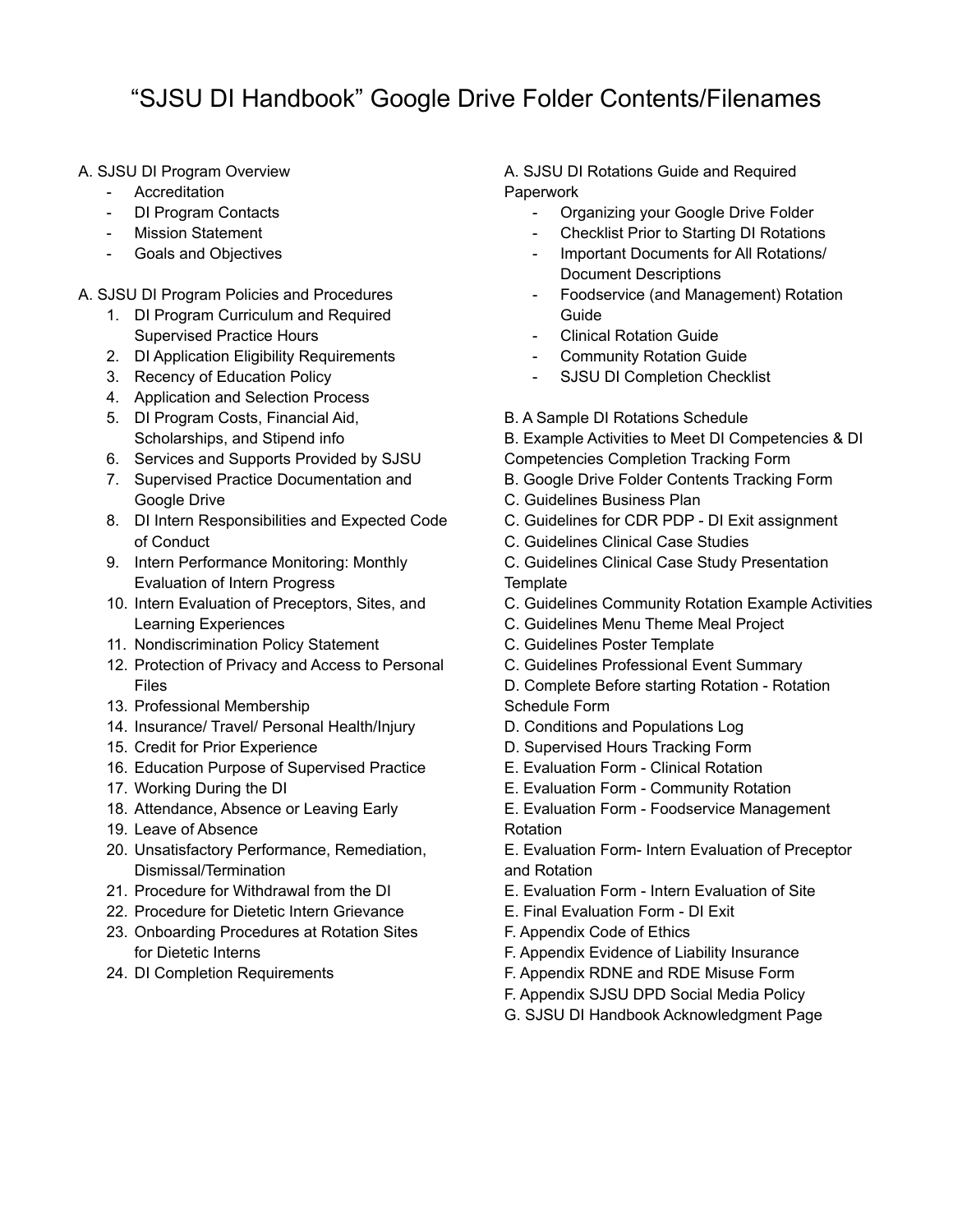## SJSU Dietetic Internship Program Overview (ACEND 2022 Standards)

### **Accreditation**

The SJSU DI is accredited by the Accreditation Council for Education in Nutrition and Dietetics (ACEND) of the Academy of Nutrition and Dietetics (AND), 120 South Riverside Plaza, Suite 2190 Chicago, IL 60606-6995; Phone: 312-899-0040 ext. 5400; Fax: 312-899-4817; [www.eatright.org/ACEND](http://www.eatright.org/ACEND).

### **DI Program Director**

Kasuen Mauldin, PhD, RD Nutrition, Food Science & Packaging at San José State University One Washington Square, San José, CA 95192-0058 Office: (408) 924-3109; Email: [kasuen.mauldin@sjsu.edu](mailto:kasuen.mauldin@sjsu.edu) Website: <http://www.sjsu.edu/nufspkg/programs/dietetic-internship>

### **SJSU Faculty DI Site Coordinators**

Kasuen Mauldin, PhD, RD (DI Director also serves as a DI Site Coordinator) Ashwini Wagle, EdD, RD; [ashwini.wagle@sjsu.edu](mailto:ashwini.wagle@sjsu.edu) Giselle Pignotti, PhD, RD; [giselle.pignotti@sjsu.edu](mailto:giselle.pignotti@sjsu.edu) Adrianne Widaman, PhD, RD; [adrianne.widaman@sjsu.edu](mailto:adrianne.widaman@sjsu.edu)

### **DI Program Mission**

The mission of the SJSU Dietetic Internship (DI) Program is to provide a high-quality supervised practice experience that will prepare entry-level Registered Dietitians/Registered Dietitian Nutritionists (RD/RDN) who are employable in dietetics and related fields and apply an evidence-based approach to nutrition and dietetic practice and life-long learning.

### **DI Program Goals and Objectives**

Program Goal #1: Graduates of the program will be prepared to practice as entry-level Registered Dietitians/Registered Dietitian Nutritionists (RD/RDN). Objectives:

- Objective 1.1: At least 80% of interns complete program requirements within 10.5 months (150% of the program length).
- Objective 1.2: At least 80% of program graduates take the CDR credentialing exam for dietitian nutritionists within 12 months of program completion.
- Objective 1.3: The program's one-year pass rate (graduates who pass the registration exam within one year of first attempt) on the CDR credentialing exam for dietitian nutritionists is at least 80%.
- Objective 1.4: Of graduates who seek employment, at least 75% percent are employed in nutrition and dietetics or related fields within 12 months of graduation.
- Objective 1.5: When surveyed 12-18 months after the intern completed the program, at least 80% of employers of SJSU DI graduates will rate the graduate's preparation for entry-level practice as "Meets Expectations" or "Exceeds Expectations" (scale = Below Expectations, Meets Expectations, Exceeds Expectations).
- Objective 1.6: When surveyed 12-18 months after the intern completed the program, at least 80% of employers of SJSU DI graduates will rate the graduate's ability to work effectively with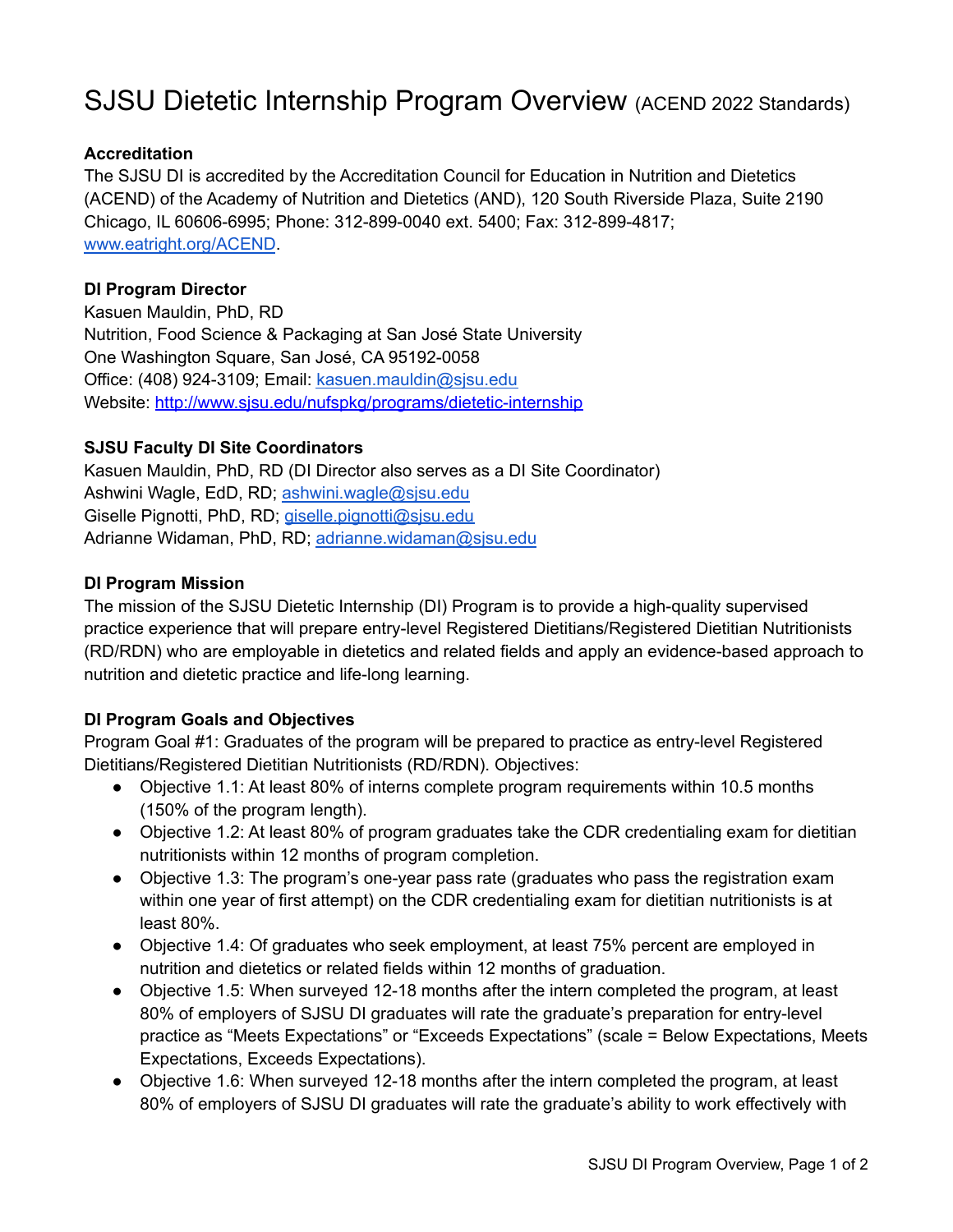culturally diverse populations as "Meets Expectations" or "Exceeds Expectations" (scale = Below Expectations, Meets Expectations, Exceeds Expectations).

Program Goal #2: Graduates of the program will develop skills that foster an evidence-based approach to nutrition and dietetic practice and life-long learning. Objectives:

- Objective 2.1: At least 80% of program interns will apply the evidence-based practice model to facilitate a practice change and disseminate their knowledge gained as an abstract and poster presentation within 12 months of program completion.
- Objective 2.2: When surveyed 12-18 months after the intern completed the program, at least 80% of SJSU DI graduates will report life-long learning activities.
- Objective 2.3: When surveyed 12-18 months after the intern completed the program, at least 80% of employers of SJSU DI graduates will rate the graduate's ability to incorporate evidence-based knowledge into practice as "Meets Expectations" or "Exceeds Expectations" (scale = Below Expectations, Meets Expectations, Exceeds Expectations).

The DI Program outcomes data are available upon written request to the DI Program Director.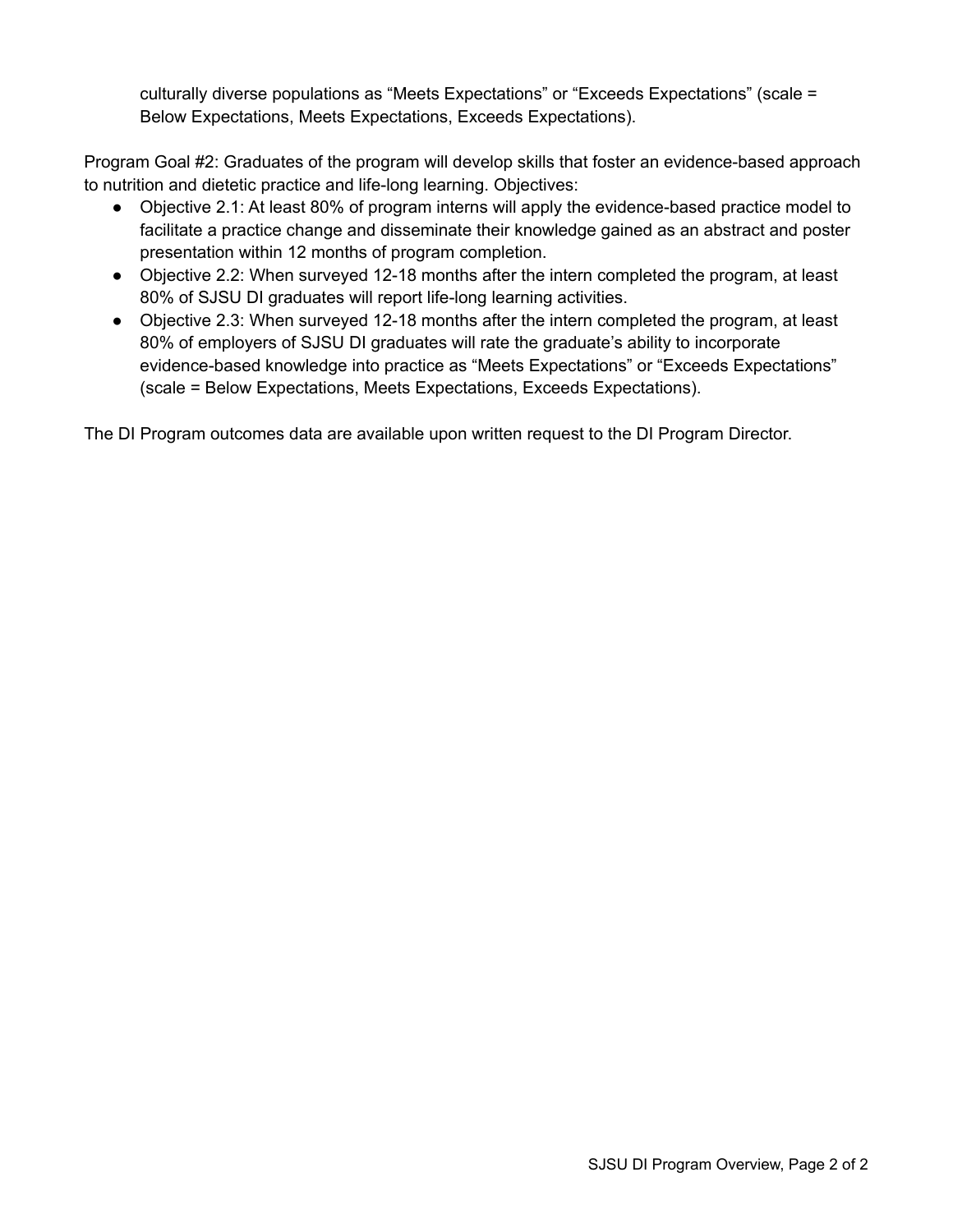# SJSU DI Program Policies and Procedures (ACEND 2022 Standards)

| <b>List of Policies and Procedures</b>                                                |           |  |
|---------------------------------------------------------------------------------------|-----------|--|
| DI Program Curriculum and Required Supervised Practice Hours<br>1.                    | 2         |  |
| DI Application Eligibility Requirements<br>2.                                         | 3         |  |
| <b>Recency of Education Policy</b><br>3.                                              | $3 - 4$   |  |
| <b>Application and Selection Process</b><br>4.                                        | 4         |  |
| DI Program Costs, Financial Aid, Scholarships, and Stipend info<br>5.                 | 4         |  |
| Services and Supports Provided by SJSU (8.2t)<br>6.                                   | $5 - 6$   |  |
| Supervised Practice Documentation and Google Drive (8.1c)<br>7.                       | 6         |  |
| DI Intern Responsibilities and Expected Code of Conduct<br>8.                         | $6 - 8$   |  |
| Intern Performance Monitoring: Evaluation of Intern Progress (8.1a, 8.2j)<br>9.       | 9         |  |
| 10. Intern Evaluation of Preceptors, Sites, and Learning Experiences                  | 9         |  |
| 11. Nondiscrimination and Equitable Treatment Policy Statement (8.1d)                 | 9         |  |
| 12. Protection of Privacy and Access to Personal Files (8.2r, 8.2s)                   |           |  |
| 13. Professional Membership                                                           |           |  |
| 14. Insurance Requirements (8.2a, 8.2b)                                               |           |  |
| 15. Credit for Prior Experience (8.2i)                                                |           |  |
| 16. Working During the DI                                                             |           |  |
| 17. Education Purpose of Supervised Practice (8.2e, 8.2f)                             |           |  |
| 18. Attendance, Absence or Leaving Early (8.2c)                                       |           |  |
| 19. Leave of Absence (8.2q)                                                           | 12        |  |
| 20. Unsatisfactory Performance, Remediation, Dismissal/Termination (8.1b, 8.2k, 8.2l) | $12 - 13$ |  |
| 21. Procedure for Withdrawal from the DI (8.2p)                                       | 13        |  |
| 22. Procedure for Dietetic Intern Grievance (8.2g, 8.2h)                              | 13        |  |
| 23. Onboarding Procedures at Rotation Sites for Dietetic Interns (8.2d)               | $13 - 14$ |  |
| 24. DI Completion Requirements (8.2m, 8.2n)                                           | 14        |  |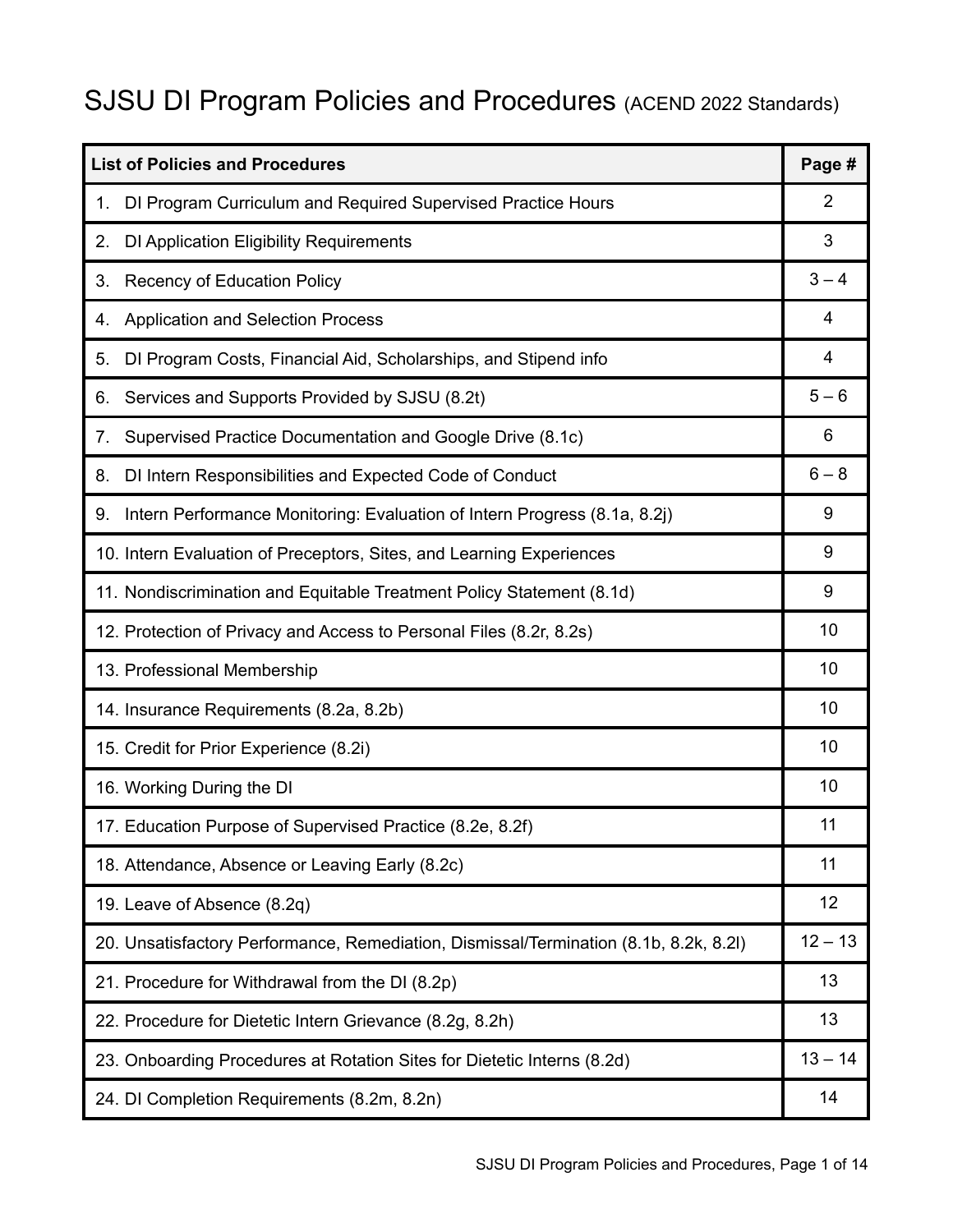### **1. DI Program Curriculum and Required Supervised Practice Hours**

When enrolled in the DI, the curriculum requires:

- Students enroll in 18 units of NUFS 280A (12 units during either Fall or Spring + 6 units during Summer).
- Professional work experience based on ACEND core competencies for entry-level in the areas of clinical/medical nutrition therapy (MNT), community nutrition, and foodservice management, with a SJSU DI program emphasis/concentration of Application of Evidence-Based Practice. This work will be conducted under the supervision of RDs and other qualified professionals.
- Additional written assignments to fulfill the ACEND core competencies. Once every 4- 6 weeks, evaluation conferences involving the student, facility instructor, and a University DI Site Coordinator.
- Completion of required learning activities, which may include: applying the nutrition care process, written case studies; charting in electronic medical records; developing and implementing nutrition education programs; in-service trainings for staff; food production management, delivery, and service; personnel management; strategic planning; application of principles of finance; utilization of technology.
- Development of a poster presentation and abstract is required.
- Membership in the Academy of Nutrition and Dietetics is required and involvement in local dietetic/ nutrition-related professional organizations is encouraged.

The SJSU DI includes a minimum of 1000 hours\* in the following rotation areas:

- Clinical, 560 hours  $(~14$  weeks\*\*)
- Foodservice Management, 400 hours (~10 weeks\*\*)
- Community, 40 hours (these hours can be completed during either the Clinical Rotation or the Foodservice Rotation or as a separate Community Nutrition Rotation)

\* The SJSU DI is competency-based: Even if an intern meets the minimum required hours, they will not be able to complete the DI unless they meet all the DI competencies (per preceptor assessment). \*\* The estimated number of weeks is based on 40-hour work-weeks (full time).

The intern and preceptor should agree on the rotation requirements (activities, competencies, schedule, due dates, etc.). Once the rotation has begun, the preceptor and intern should stay in monthly contact with the DI Program Director/Site Coordinator to assure that all the requirements for the rotation are met.

At the end of the SJSU DI, interns will be able to:

- Meet professional practice expectations;
- Advocate for the profession of dietetics and consumers on nutrition issues;
- Effectively communicate, market and educate individuals and community-based groups;
- Perform the nutrition care process in health and disease in individuals and groups;
- Management and delivery of clinical, community, and customer services; and
- Apply evidence-based knowledge into practice by integrating scientific information and research into facilitating practice changes.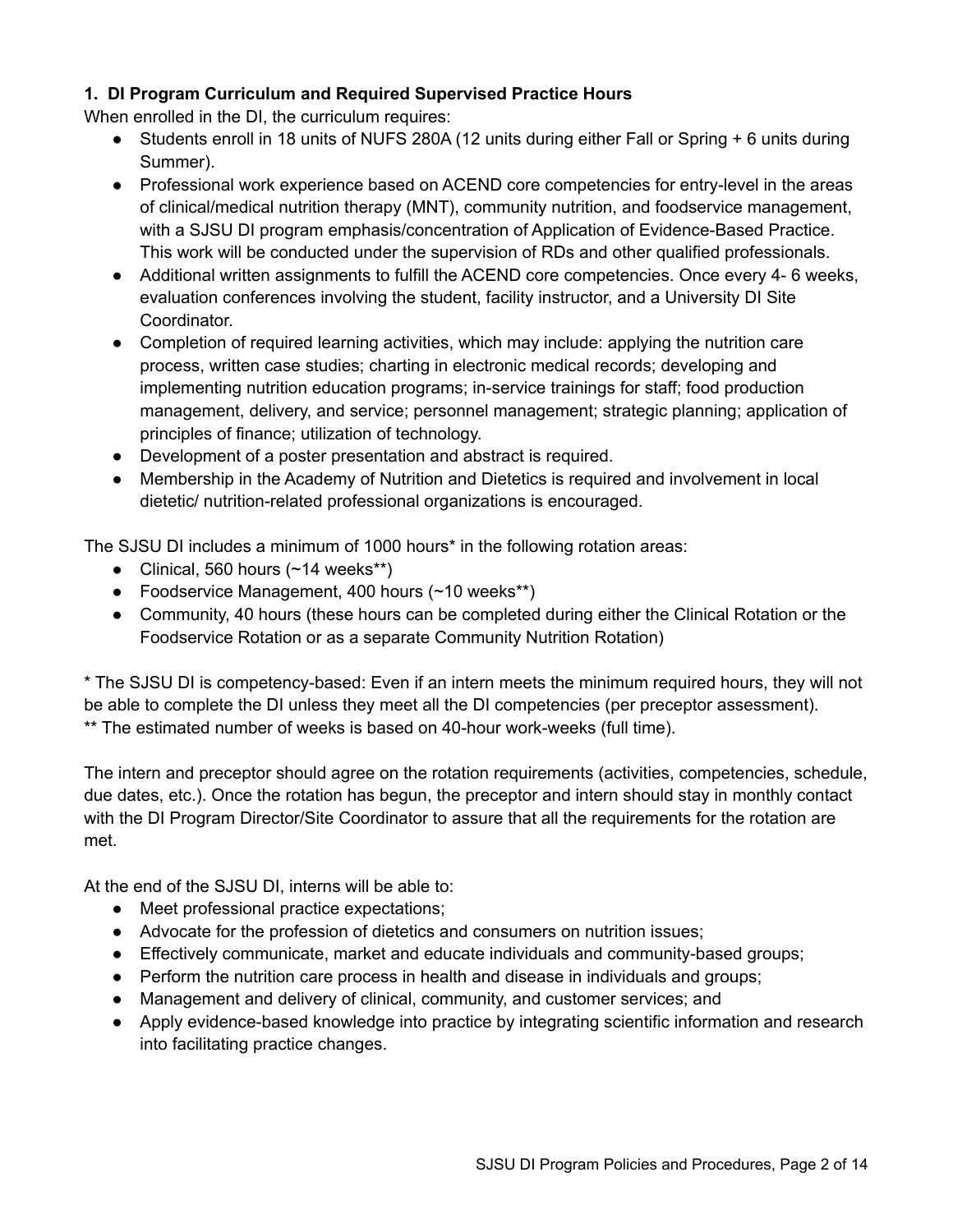### **2. Application Eligibility Requirements**

Starting Spring 2023: The SJSU DI is only available to students from the SJSU Department of Nutrition, Food Science, and Packaging who already have a graduate degree or are getting a graduate degree at the time of application, and applicants must have received/will receive at least one of the following degrees from the Department: BS in Nutritional Science, Concentration in Dietetics and/or MS in Nutritional Science. SJSU students who are eligible for the SJSU DI include:

- 1. SJSU students enrolled in the SJSU MS in Nutritional Science program.
- 2. SJSU students who graduated with a BS in Nutritional Science, Concentration in Dietetics and currently enrolled in a graduate program at SJSU or elsewhere. If they are enrolled in a graduate program elsewhere (not SJSU), then they will need to complete their graduate degree before starting the SJSU DI.

SJSU students are not guaranteed a spot in the SJSU DI; all eligible students must apply and be accepted into the DI program. The SJSU DI is not a combined MS/DI program. All applicants must meet these eligibility requirements:

- Already have a graduate degree or are getting a graduate degree at the time of application. Prior to the start of the application semester, SJSU MS students must provide a completed draft of MS project writeup/thesis. MS project/thesis defense must be completed by the time the DI starts.
- Have a DPD Verification Statement or a Declaration of Intent
- Completion of the following select DPD courses (or equivalent courses if taken at another institution) with a GPA of 3.2 or higher (with no grade lower than a C accepted):
	- NUFS 101A Food Science
	- NUFS 103 Food Processing
	- NUFS 106A Nutrition Life Span
	- NUFS 106B Research Method
	- NUFS 108A Nutrition & Metabolism
	- NUFS 109 Advanced Nutrition
	- NUFS 110A MNT (Fall)
	- NUFS 110B MNT (Spring)
- NUFS 111 Foodservice Prod & Management
- NUFS 113 Foodservice Systems
- NUFS 114A Community Nutrition
- NUFS 190 Nutri Edu & Counsel
- CHEM 132 Biochemistry
- CHEM 132L Biochemistry Lab
- *NUFS 220A (to start DI)*
- Documentation of a minimum of 450 hours of dietetics work/volunteer experience is required. Dietetic work experience must have been completed in the United States and within the last five years. Half or 225 hours must be in a hospital-like setting. Half or 225 hours may be acquired in non-clinical settings. These hours must be completed before the application semester. For more info, refer to the SJSU DI Frequently Asked Questions page on the department website.
- *●* During the application semester, enrollment in NUFS 220A (Advanced MNT, 3 units) and NUFS 280A (DI, 1 unit). Passing NUFS 220A with a C grade or better is required for starting the DI.

### **3. Recency of Education Policy**

The SJSU DI requires interns to have a current knowledge of dietetics. All SJSU DI applicants must have a DPD Verification Statement no more than 3 years old at time of application. Exceptions are listed below.

- For students enrolled in the SJSU MS program who obtained a DPD Verification Statement from another institution, their DPD Verification Statements must be no more than 5 years old at time of SJSU DI application.
- For students who obtained their DPD Verification Statement from SJSU and are now enrolled in a Nutrition-related graduate program (at SJSU or elsewhere), their DPD Verification Statements must be no more than 5 years old at time of SJSU DI application.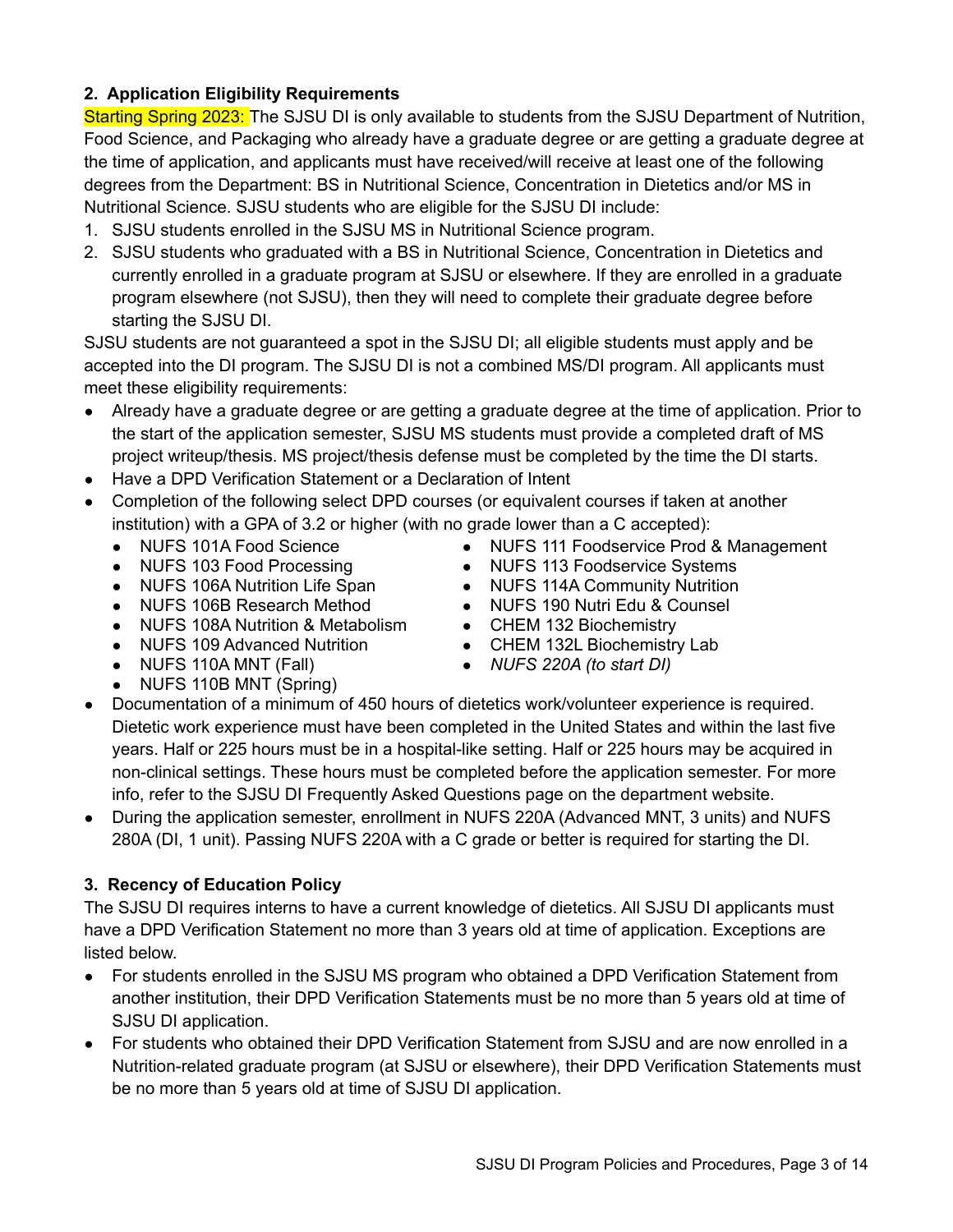- If a prospective applicant's DPD Verification Statement is greater than 3 years old at time of application, then they must update (retake) DPD coursework per advisement (email the DI Director to discuss your case prior to your application semester).
- In some cases, work experience focused in a specific area (e.g. foodservice, community) may be counted in place of coursework (email the DI Director to discuss your case prior to your application semester).

### **4. Application and Selection Process**

Detailed instructions on how to submit your DI Application Packet to the DI Director will be given during NUFS 280A. The SJSU DI application packet will consist of electronic files of the following:

- 1. A personal statement addressing preparation for the internship and applicant's professional goals
- 2. Resume including work/volunteer experiences in nutrition/dietetics/foodservice/food management
- 3. A baccalaureate degree from an accredited institution (official transcript)\*
- 4. Verification Statement of completion of an ACEND-accredited DPD within the past three years (or Declaration of Intent showing the application semester is applicant's last semester\*)
- 5. Grade point average calculation worksheet (minimum 3.2 GPA in select DPD classes)
- 6. Three letters of recommendation, typically from faculty member(s) and dietetics-related work/volunteer experience supervisor(s)
- 7. Graduate students: Confirmation from MS project/thesis advisor that a completed draft of the project writeup has been submitted\*

\* DI start date will be contingent upon obtaining DPD Verification Statement and BS degree, and for graduate students, completion of project/thesis defense and MS requirements.

The SJSU DI participates in a preselection process and can select a maximum of 25 dietetic Interns per year. There are two rounds of applications each year:

- DI start date in January/February (depending on site availability): Applications due October 1 the previous year; applicants will be notified on or before December 1 the previous year.
- DI start date in June/July (depending on site availability): Applications due March 1; applicants will be notified on or before May 1.

If an applicant is not selected through the preselect process, they may apply to other DI programs through the computer matching process.

### **5. DI Program Costs, Financial Aid, Scholarships, and Stipend Info**

Approximate costs include, but may not be limited to the following:

- SJSU Enrollment Fees (18 units)..... \$5,040
- AND Student Membership Fee….. \$58
- Facility On-Boarding Fees (e.g. Background Check, TB test, immunizations, etc.)..... ~\$100
- Technology Expenses (internet, software, etc.)..... ~\$100
- CDR RD Exam Fee….. \$200
- Housing, transportation, and living expenses are not included in these estimates.
- Interns must have their own health insurance and (if driving) car insurance policy.
- Student Professional Liability Insurance coverage is supplied by the University at no cost to the Intern.

Financial aid is not available unless the intern is also an enrolled student in the Nutrition, Food Science and Packaging MS program. Program does not offer a loan deferment plan.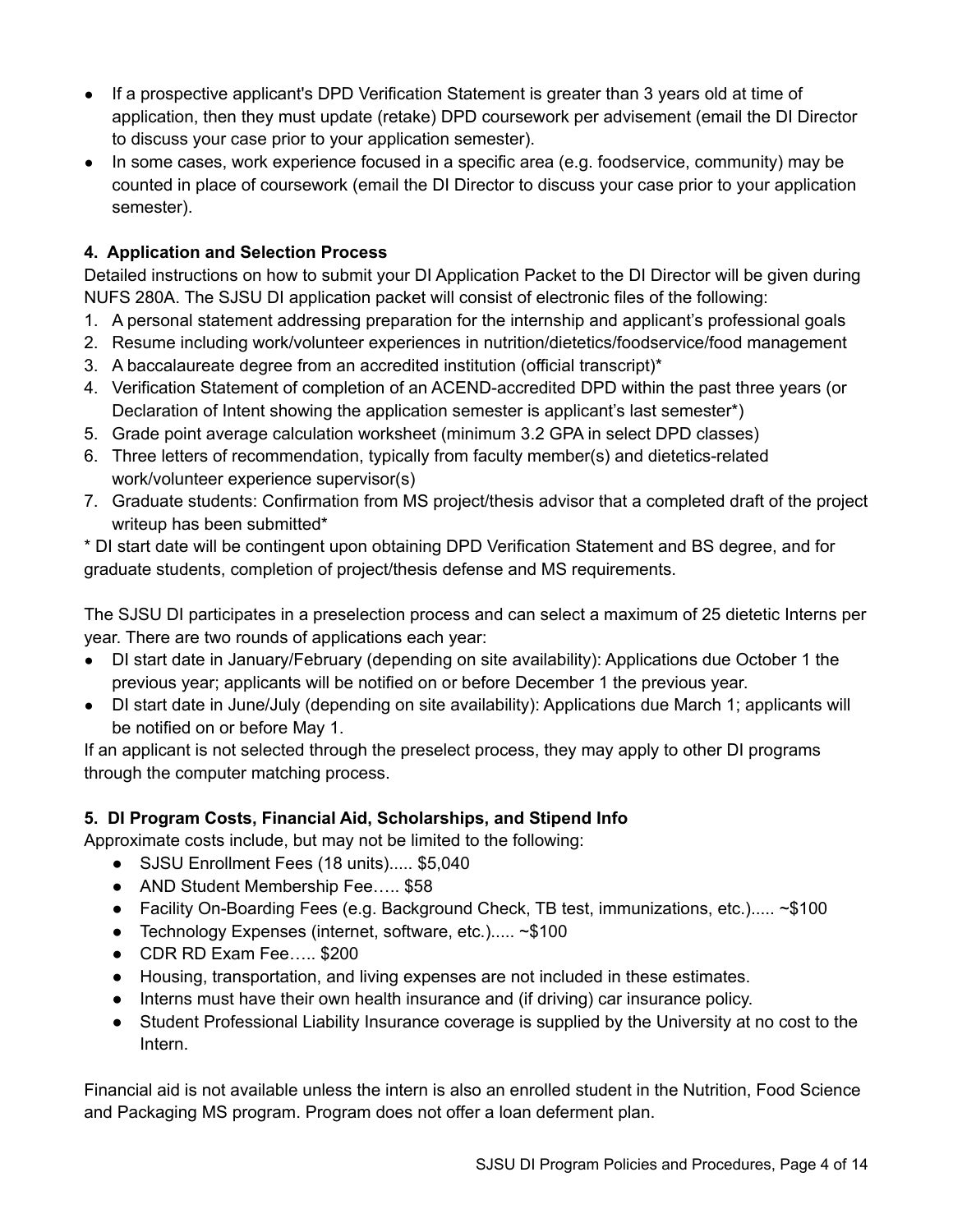The Academy of Nutrition and Dietetics (AND) and state dietetic association such as the California Academy of Nutrition and Dietetics (CAND) provide scholarships for dietetic interns. Please refer to their websites for eligibility requirements and application deadlines. The Department Circle of Friends alumni group also offers scholarship opportunities. Stipend available at select DI sites.

### **6. Services and Supports Provided by SJSU**

During the SJSU DI, interns have access to the following services and supports:

- Student Professional Liability Insurance is provided by SJSU for all interns while they are performing internship-related activities; refer to SJSU DI Handbook Appendix for current evidence of coverage.
- Nutrition Care Manual (SJSU subscription) <https://www.nutritioncaremanual.org/>
- SJSU Library <https://library.sjsu.edu/> databases, journals, research librarians
- Software and technology services: Google Drive, Google Calendar, Adobe Creative Suite, Microsoft Office, Statistical software, and other services - <http://www.sjsu.edu/it/services/>
- DocuSign (SJSU subscription) online platform for interns to collect electronic signatures; a resource to help organize and manage required DI paperwork and evaluation forms.
- SJSU Student Health Center services http://www.sisu.edu/studenthealth/ The role of the SJSU Student Health Center is to serve all registered students by providing treatment and care in support of the student community's well-being. Not only can students receive attention for acute conditions, injuries, and illnesses from licensed physicians, the Health Center also provides support services such as a laboratory, pharmacy, physical therapy, radiology, dermatology, podiatry and sports medicine. In addition, the Wellness and Health Promotion team provides support in educating the student community on a variety of topics such as stress, sleep, healthy relationships, nutrition, alcohol use, sexual wellness, and much more.
- Counseling And Psychological Services (CAPS) <http://www.sjsu.edu/counseling/> CAPS provides quality services to students so they can achieve their goals of becoming successful graduates of San José State University, both academically and socially. Professionally trained psychologists, social workers, and counselors are available for students on an individual, couple, or group basis for counseling on a variety of psychological and academic issues.
- SJSU Cares http://www.sisu.edu/sisucares/ SJSU Cares assists students who are facing an unforeseen economic crisis by providing direct support and referrals around basic needs including food, housing, emergency assistance and more.
- Career Center services https://www.sisu.edu/careercenter/ The SJSU Career Center offers services such as: career counselors, resume and cover letter reviews and feedback, interview prep, job fairs, professional networking, job database, etc.

Upon completion of the SJSU DI, graduates will be offered the following supports to help them prepare for the RD Exam and network professionally:

- RD Exam Prep Canvas site to help graduates get started/learn about the RD exam and connect with others who are actively studying for the exam; includes Discussion forums for questions and help.
- EatRightPREP, the Academy of Nutrition and Dietetics online RD Exam prep course (\$199.99 value, <https://www.eatrightprep.org/>) - gives graduates up to 12-months of online access to hundreds of practice questions and rationale for correct answers.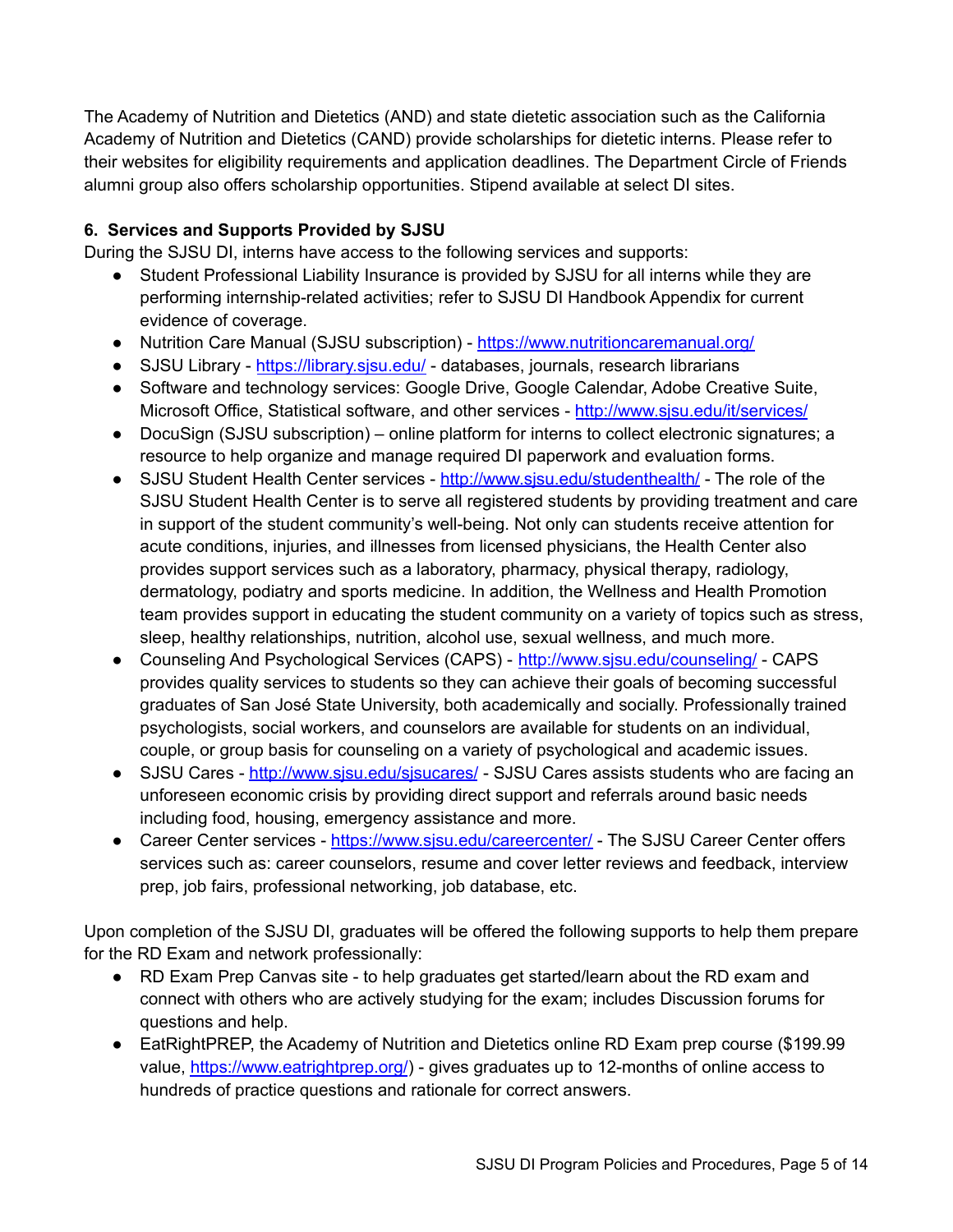- Nutrition Care Manual <https://www.nutritioncaremanual.org/> gives graduates online access to evidence- and knowledge-based information for hundreds of diseases and conditions.
- Pocket Prep CDR RD Exam Prep subscription (<https://www.pocketprep.com/exams/cdr-rd/>)
- SJSU Nutrition, Food Science, and Packaging Alumni & Affiliates LinkedIn Group <https://www.linkedin.com/groups/13554995/> - This LinkedIn Group is open to current students and graduates of the San José State University Department of Nutrition, Food Science, and Packaging. SJSU NUFS & PKG affiliated alumni, faculty, staff, and preceptors will use this group for professional networking and posting of job positions.

### **7. Supervised Practice Documentation and Google Drive**

Refer to the SJSU DI Handbook: SJSU DI Rotation Guide and Required Paperwork information for detailed supervised practice documentation requirements.

Each intern will be assigned their personal Google Drive folder, where all DI Program materials will be organized and tracked. The DI Director will email the intern's preferred email with a link to their assigned folder. The intern will upload all completed required documents to their Google Drive folder for the DI Program Director to review. Also keep track of hard copies. Google Drive Portfolio: All work created, written, and/or developed by you during your DI needs to be uploaded to your Google Drive folder (this is your evidence you have fulfilled the competencies). Interns will have access to the SJSU DI Handbook electronically via Google Drive. This allows the intern to access the information anywhere where there is Internet access.

### **8. DI Intern Responsibilities and Expected Code of Conduct**

- Interns are responsible for the material provided in this handbook and will provide the Director with a signed copy of the signature page by uploading to Google Drive.
- You are expected to follow all of the SJSU DI Program policies and procedures in addition to all food service, clinical and community policies and procedures at each site.
- You are expected to behave in a manner consistent with the Academy of Nutrition and Dietetics Code of Ethics at all times. See the AND Code of Ethics in the Appendix.
- You are expected to dress appropriately and engage with clients, patients, staff in a professional manner.
- You are expected to maintain confidentiality. Do not post anything related to your DI on social media. See the SJSU DPD Social Media Policy in the Appendix.
- You are expected to already have the technical and computer skills to manage your Google Drive folder and electronic documents.

### *Interns are expected to be on time, be prepared, and participate fully in all supervised practice experiences:*

- Interns are expected to be prepared, be on time, and be ready to learn!
- You should have a positive attitude: be prepared and eager to learn even when the value of the experiences may not be immediately evident; consider how the learning experience fits into the big picture. There is always something to learn.
- You should be internally motivated: be interested in learning because you want to become excellent practitioners, team members, and professional leaders. Grades and other extrinsic rewards are less important than what is learned and how you conduct yourself in professional settings.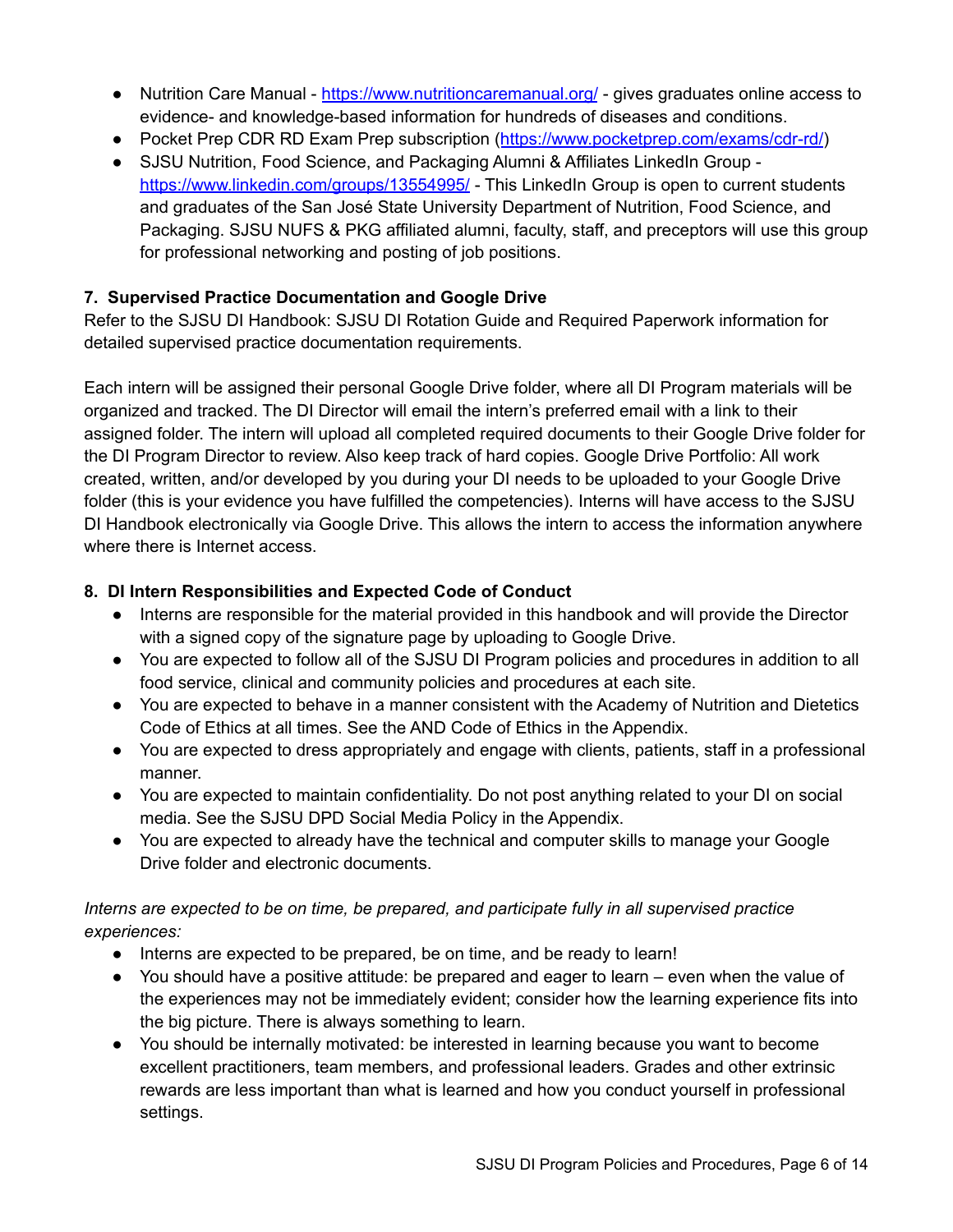- You should be open to new information, ideas, experiences, approaches, ways of accomplishing things, and opportunities. Approach each new situation with the same openness and eagerness that you had at the beginning of your supervised practice experience.
- Personal cell phone use must be limited only to access online professional reference materials (e.g. medical dictionary, drug info). Use of facility computers is strongly preferred for this purpose. Personal calls, personal Internet use, and use of social media are not appropriate during work hours.
- Take initiative and identify potential projects/things to do. Don't always wait to be told what to do. Volunteer for tasks, especially when the preceptor is busy.
- Manage your personal life so that you can take full advantage of the experiences the program and your preceptors are providing for you.
- You should expect that completing a supervised practice experience will be time-consuming and challenging.

*Interns have the responsibility to be organized and dependable:*

- Always be on time during ALL rotations and with meeting deadlines set for assignments/ projects. Discuss with preceptors ahead of time if you are not able to make the deadline. Adhere to assigned work hours.
- Some sites may require additional reading and homework assignments, so plan your time accordingly.
- Look ahead and plan meetings with upcoming preceptors to arrange schedules and review assignments. Get started on assignments early.
- You should be organized and willing to assume responsibility for your own learning. Excuses for disorganization and forgetfulness are not acceptable.
- It is your responsibility to follow through with all supervised practice plans and to prepare for the unexpected.
- Pay attention to details.

*It is the intern's responsibility to communicate regularly and appropriately with preceptors and others so that expectations, arrangements, responsibilities, etc. are understood and agreed upon:*

- Learn when to ask for guidance and when to be appropriately self-directed (search for the answers yourself). Clarify tasks given to you so you don't waste time. If expectations are not clear to you, ask the preceptor what the expectations are.
- Practice good listening skills and avoid gossiping. Display positive body language, such as good eye contact, firm hand shakes, and greeting people with a smile.
- You should be flexible and willing and able to adapt appropriately as situations change; respond positively to changes. Expect and accept that problems and frustrations will occur periodically, but learning to deal with problems will allow you to grow as a professional.
- You are not expected to know all the answers. Remember, you are in an internship to learn so ask lots of thoughtful, relevant questions to enhance your knowledge.
- You should be able and willing to build upon your prior learning. You should be able to integrate new information and concepts with those that you have learned previously. (Preceptors do not have the time nor should they be expected to teach or re-teach material that interns should have mastered previously.)
- Maintain an appropriate perspective and stay focused on learning and the tasks at hand.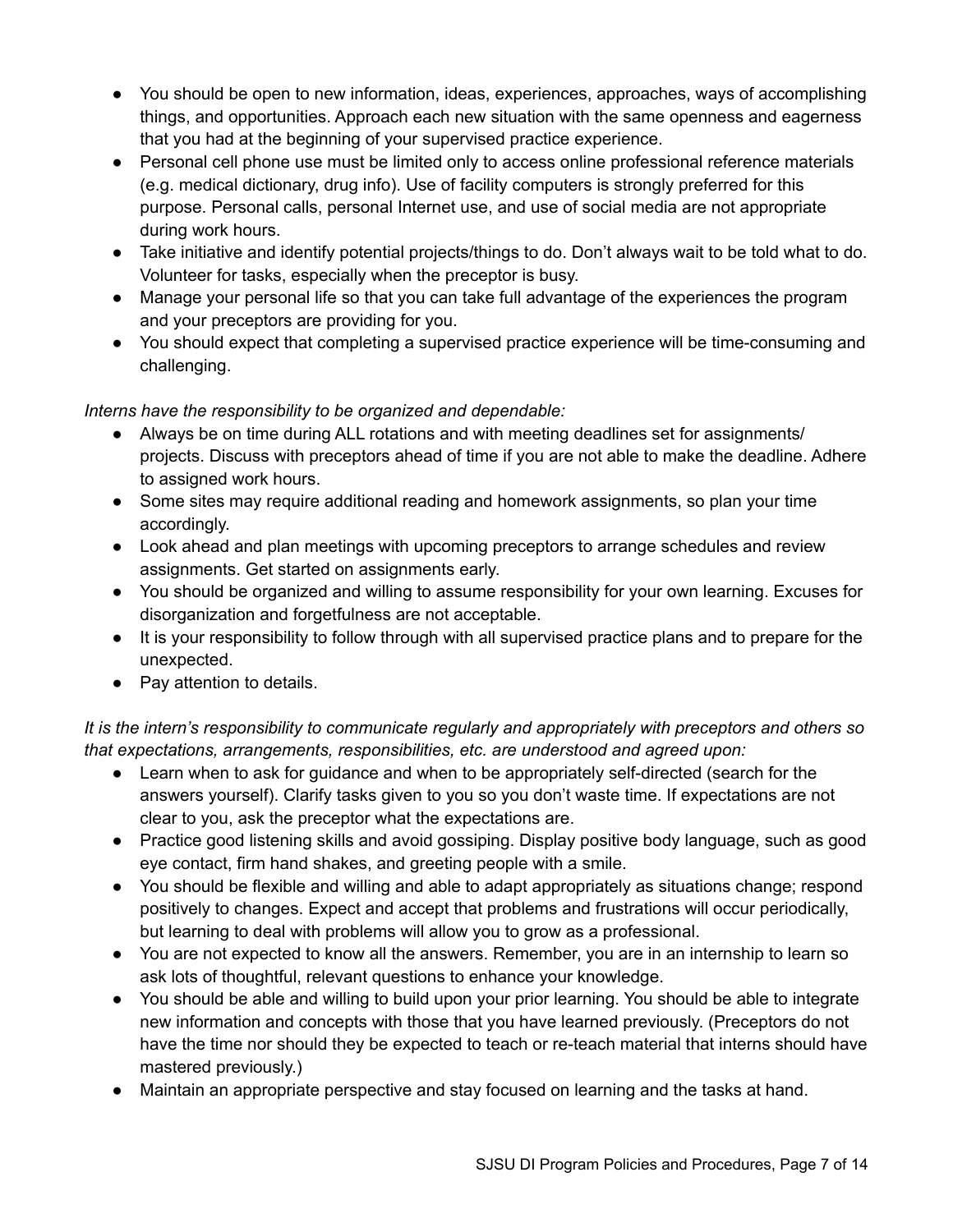*Interns have the responsibility to be respectful and appreciative:*

- Your behaviors should reflect your recognition that many people are doing extra tasks and giving generously of their time, energy, and talents so that SJSU interns can be in the facility, having valuable learning experiences.
- You should not take your supervised practice program or the guidance of your preceptors for granted or make unwarranted assumptions. Remember that preceptors are volunteers! Precepting is not easy, and each preceptor will have a different style. You will need to be flexible and respectful.
- Be courteous to preceptors, DI site coordinators, and your fellow interns. Always treat others with respect, even when you don't share the same values or opinions.
- Understand that constructive criticism is given to improve your skills and is not to be taken personally.
- Read emails daily and respond (if needed) promptly, especially emails from the DI Director.
- Always write professional emails (including follow-up emails): use a salutation, write in complete sentences, and proofread. A well-composed email provides the recipient with a polite, clear, concise and actionable message.

### *Interns have the responsibility to have a professional appearance:*

- An individual's appearance gives a first impression to others about the person's competence, the level of service of the facility, and representation of the SJSU DI. Interns are expected to dress in a business-like, professional manner.
- Clothing should be neat, clean, and professional appearing.
- No athletic wear, halter/crop tops, sheer clothing, jeans of any color, apparel or accessories with graphics or designs that may be offensive or inappropriate in the professional environment.
- Examples: Women: tailored slacks and tops, skirts and dresses of appropriate length. Men: tailored slacks and collared shirts.
- Professional shoes should be worn: shoes must be safe, quiet, clean, and in good repair. No athletic shoes, sandals, flip flops. In food preparation areas, shoes should be safe (non-slip), sturdy with a closed heel and toe.
- Hair and facial hair must be clean, controlled and trimmed so as not to interfere with job duties. Hair should appear neat and professional (no unnatural colors). In food preparation and service areas, hairnets and beard guards may be required.
- Fingernails: Artificial nail enhancements are not permitted. Nail polish is allowed, provided it is not chipped. Anything else applied to natural nails other than polish is considered an enhancement. This includes, but is not limited to artificial nails, tips, wraps, appliqués, acrylics, and any additional items applied to the nail surface. Nail polish is prohibited during foodservice management experiences that include food handling.
- Jewelry, cosmetics, perfume and other accessories shall be minimized and may not be worn where safety or health standards would be compromised. Use of scented personal products is discouraged.
- Follow the ID Badge policy at your rotation site.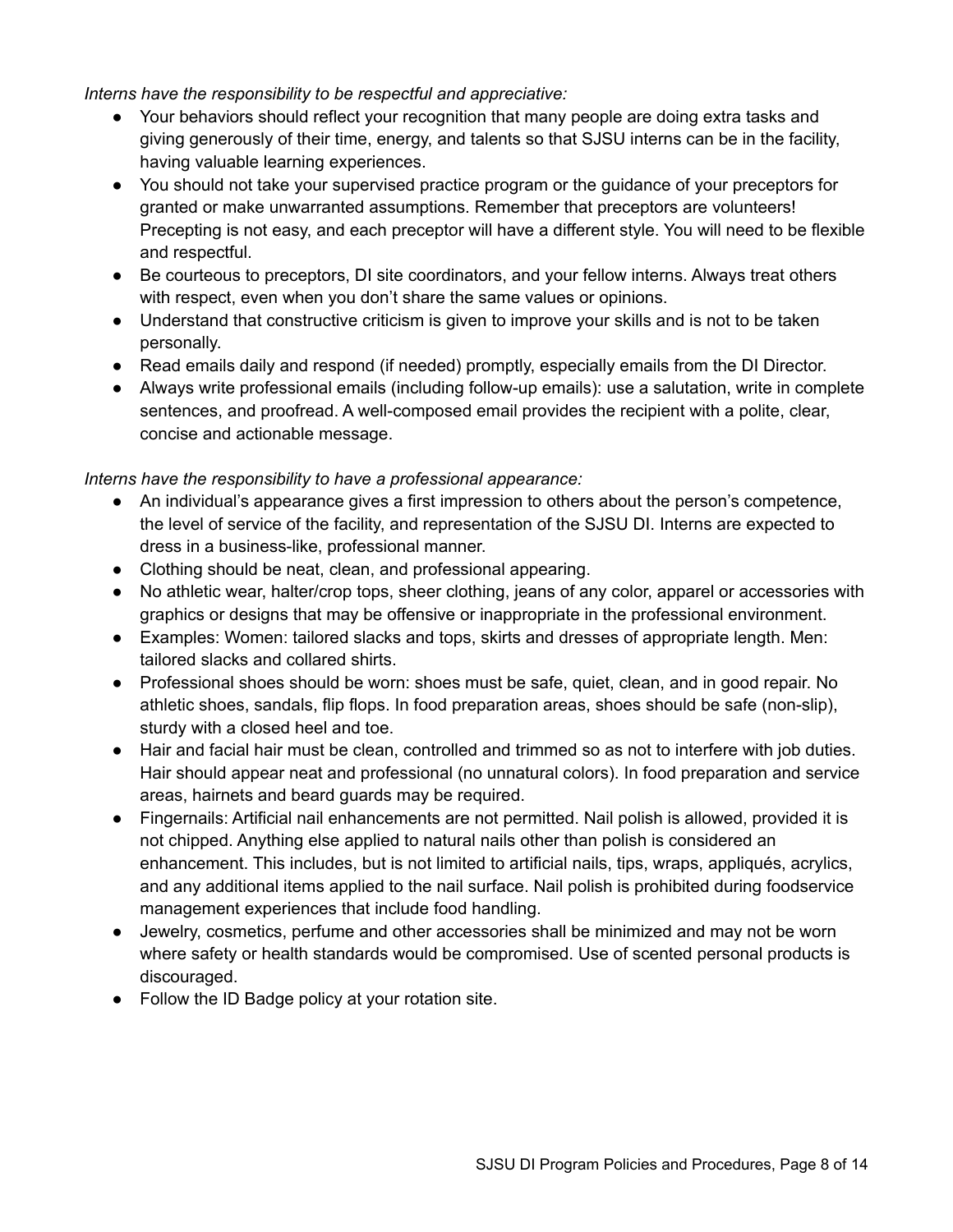### **9. Intern Performance Monitoring: Evaluation of Intern Progress**

Interns are evaluated once every 4 - 6 weeks at the intern/preceptor/SJSU Faculty DI Site Coordinator meeting. SJSU Interns are evaluated based on the below Ratings Scale:

| Ratings Scale: |                                                                                                                                                                                                                     |  |  |  |  |
|----------------|---------------------------------------------------------------------------------------------------------------------------------------------------------------------------------------------------------------------|--|--|--|--|
|                | $5 =$ Exceed expectations.                                                                                                                                                                                          |  |  |  |  |
|                | 4 = Competent. Meets all expectations. Demonstrates sound knowledge, confidence, and effective use of<br>entry level skills; seeks assistance after investigating potential solutions.                              |  |  |  |  |
|                | 3 = <b>Intermediate</b> . Applies major principles and concepts accurately most of the time, however requires<br>support to consistently use principles and/or methodology accurately in all practice applications. |  |  |  |  |
|                | $2$ = Making appropriate progress towards competence. Does not consistently demonstrate an understanding<br>of major principles and concepts. Does demonstrate some correct practice methodology.                   |  |  |  |  |
|                | 1 = Needs improvement. Requires frequent support and directive cues. Needs direction to consistently<br>lidentify principles and application.                                                                       |  |  |  |  |
|                | N/A = Not applicable, did not perform, did not observe (may not be relevant to facility or intern did not have<br>opportunity to demonstrate).                                                                      |  |  |  |  |

Evaluation scores should progressively increase, and a minimum score of four (4 = Competent) is required in all rotation competencies for the intern to pass the final rotation evaluation.

If the intern receives a score of 1 on any evaluation, the preceptor and/or DI Director will decide if the intern will need to complete additional work or lengthen the rotation. If the intern is not successful, the site may terminate the DI agreement.

### **10. Intern Evaluation of Preceptors, Sites, and Learning Experiences**

Interns have the opportunity to evaluate the preceptors, sites, and learning experiences on the Intern Evaluation Forms to be completed after each rotation. The DI Director will review intern evaluations and take the data into account when considering DI curriculum changes and/or which facilities/ preceptors will be used for future DI rotations. DI alumni will be requested to complete a survey on employment and preparedness for employment one year after DI program completion.

### **11. Nondiscrimination and Equitable Treatment Policy Statement**

San José State University is an Equal Opportunity/Affirmative Action employer committed to nondiscrimination on the basis of age, ancestry, citizenship status, color, creed, disability, ethnicity, gender, genetic information, marital status, medical condition, national origin, race, religion or lack thereof, sex, sexual orientation, transgender, or protected veteran status consistent with applicable federal and state laws. This policy applies to all SJSU students, faculty and staff programs and activities. The DI program is committed to equitable treatment by program faculty and preceptors of interns from all backgrounds, including race, ethnicity, national origin, gender/gender identity, sexual orientation, religion, disability, size, socioeconomic status, and age. Title IX of the Education Amendments of 1972, and certain other federal and state laws, prohibit discrimination on the basis of sex in all education programs and activities operated by the university (both on and off campus).

Reasonable accommodations will be provided for students with disabilities who self-disclose. Any student who may require an accommodation under American with Disabilities Act and Section 504 of the Rehabilitation Act should contact the DI Director as soon as possible.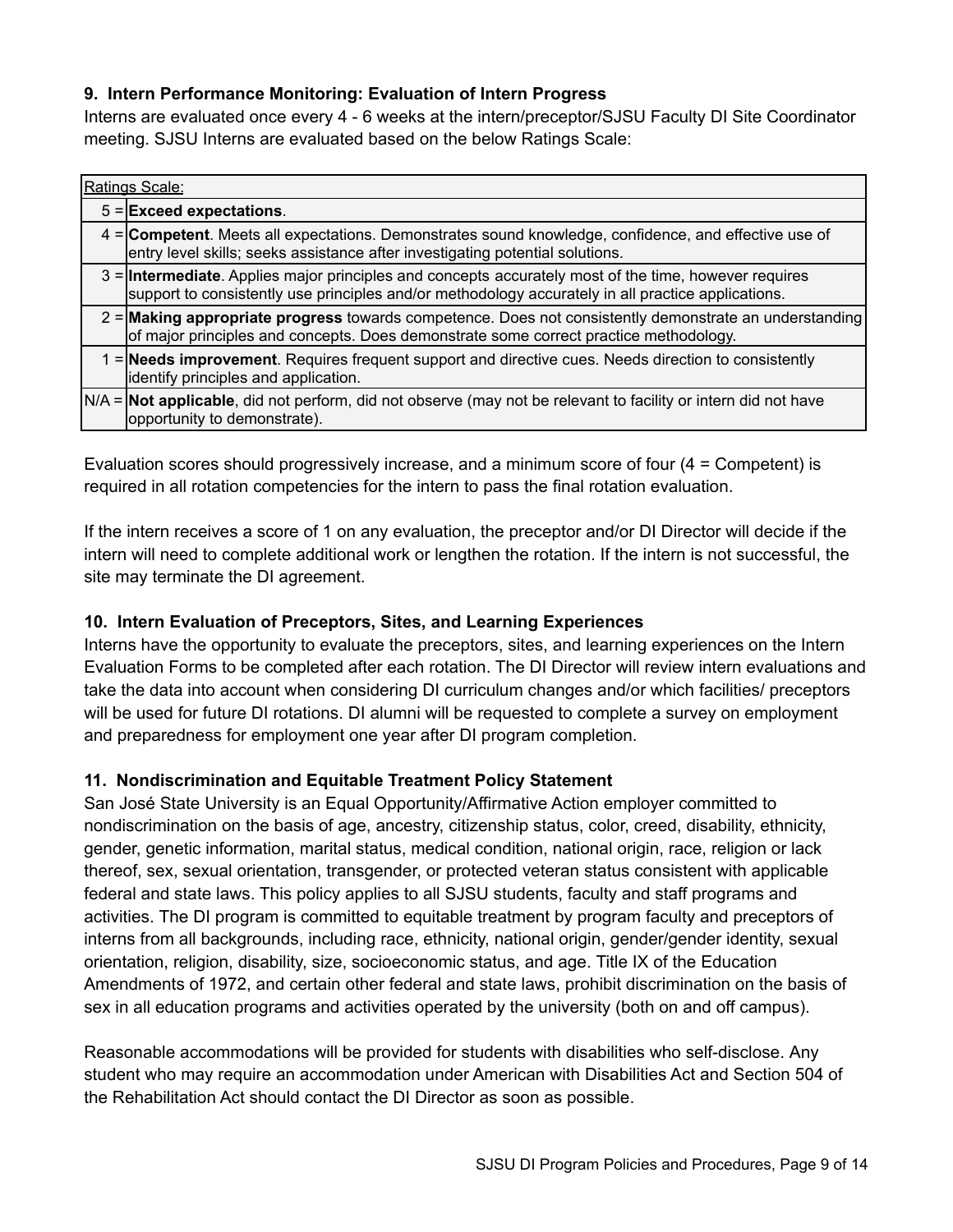### **12. Protection of Privacy and Access to Personal Files**

It is the intent of the SJSU DI to ensure the proper use and privacy of intern records and personally identifiable intern information. The following will be observed:

- Only personal information necessary for valid business or legal reasons shall be collected and such information shall be limited in its use and retention.
- Interns have reasonable access to their personal records, upon request, and a means for correcting or amending the record in dispute by attaching a concise written statement. If the student requests a review of their personal record, this must be completed with the DI Director and one other observer present (i.e. one of the other DI Faculty).
- Interns are not allowed access to materials in their application packet that they have waived the right to see (i.e. recommendations).
- Interns may not have access to the files of other interns or staff members.
- Information from intern files may be used by the DI Director in order to write letters of recommendation. Intern information may also be used to evaluate the internship program but will not be shared in identifiable form.
- Personal information about an intern may be released outside of SJSU only with the written consent of the intern, except to verify employment or student status or satisfy legitimate investigatory, regulatory or other legal obligations.
- In the case of an intern whose performance is in question, the DI Program Director will have the authority to share portions of the file with DI Faculty in order to aid in reviewing the intern's performance and to determine the eligibility of the intern to continue in the program.

### **13. Professional Membership**

All students are required to maintain student membership in the Academy of Nutrition and Dietetics (AND) and the California Academy of Nutrition and Dietetics (CAND). Joining the local Silicon Valley District association is highly encouraged. The AND membership gives you access to the professional journal and other resources that will be helpful during the internship. The state/local association has opportunities for volunteering and networking as well as seminars and other events and meetings.

### **14. Insurance Requirements**

During your internship, SJSU's professional liability insurance covers interns, but some sites may require additional coverage. The SJSU DI policy is that all interns are responsible for their own transportation costs including mileage, parking, car insurance, etc. Travel to and from assigned areas is the sole responsibility of the individual intern. Interns must also have their own health insurance policy with adequate coverage during the internship. If an Intern becomes ill or is injured at work, the intern should notify their preceptor immediately.

### **15. Credit for Prior Experience**

The SJSU DI does not grant credit or waive supervised practice hours based on prior work, volunteer, or other learning experiences.

### **16. Working During the DI**

The SJSU DI Program is a very intense, demanding, professional program and outside employment is strongly discouraged.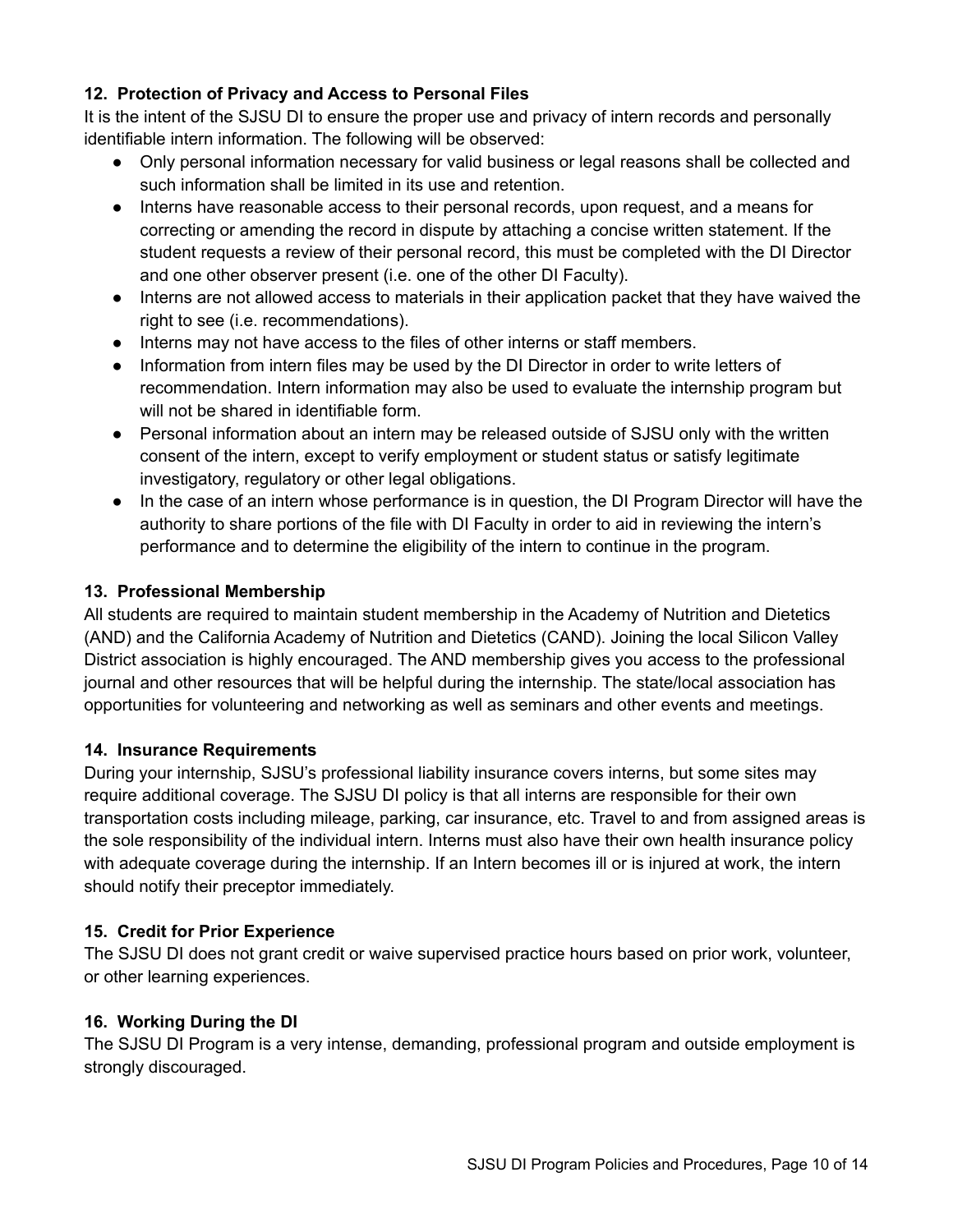### **17. Education Purpose of Supervised Practice**

Supervised practice sites and preceptors will refrain from using interns to routinely replace regular employees except as part of the learning process; for example, during staff relief and assisting staff as a manager would. The educational training that the dietetic intern receives during the internship is for the benefit of the intern who will work closely under the supervision of a preceptor. The intern will not displace a regular employee. The intern is not entitled to wages for time spent in the internship nor job placement upon program completion.

SJSU does not provide paid compensation to interns as a part of the program. However, select DI sites (such as Veterans Affairs facilities) provide interns with a stipend. The amount and payment policies of the stipend, if any, are determined by the site. Interns will be notified prior to starting their rotations if the site provides a paid compensation.

### **18. Attendance, Absence or Leaving Early**

The SJSU DI is a full-time 1000-hour minimum competency-based program. Interns are expected to be in the DI full time. Some interns may require additional time if competencies are not completed within 1000 hours. Additionally, some sites may offer more or less time in specific rotations than others sites. Any alterations to the standard schedule must be pre-approved by interns, preceptor, and DI Director.

Generally, the preceptor for each rotation will inform the intern of the daily schedule for the rotation. The starting time may vary but is generally between 7:00 - 8:30 AM (depending on site).

- Lunch break and any other breaks during the day should be coordinated with the preceptor.
- Interns should stay until the day's work is done. If it is necessary for an intern to leave, the preceptor must be notified. Interns are expected to complete their work unless these are extenuating circumstances. In most instances, interns should be able to finish their work duties during scheduled onsite hours. If an intern needs to leave early or be absent for part of the day, the intern should make arrangements with the preceptor in advance. Interns are expected to be in their scheduled work area unless they have been notified otherwise.
- In case of illness, the intern must contact the preceptor as soon as reasonably possible before the scheduled work time. Personal appointments (e.g. medical or dental) should be scheduled during off-duty time when feasible.
- Unless the person directly responsible is present, interns are expected to assume responsibility for any matter concerning the area in which they are working. Interns are encouraged to seek assistance from a preceptor or other staff member if a situation is beyond their experience.
- In addition to on-duty work responsibilities, there will be assignments that must be done on off-duty time.

Before you start your rotation, complete the *Rotation Schedule Form* with your preceptor to agree upon expectations regarding your rotation schedule. Please discuss with your preceptor any days off you would like to request. If for any reason you need to leave early (before your preceptor), or if you will be absent, please notify your preceptor as soon as possible. Do not leave without approval! Some sites may require you to make up any missed days by working weekends or extending your internship timeline. In some cases, the intern may need to work longer hours to complete the work.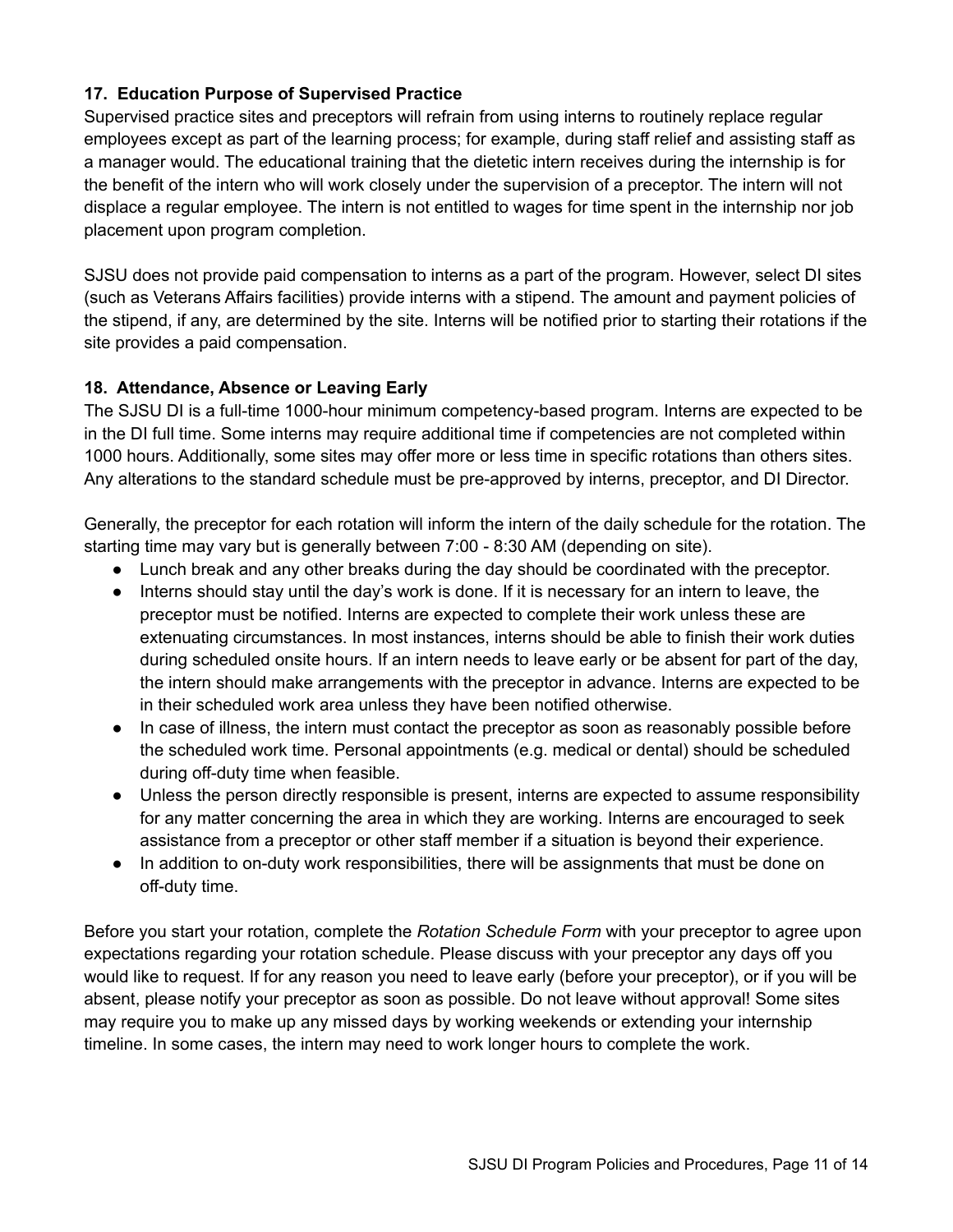### **19. Leave of Absence**

Interns who need an extended leave of absence of more than one week due to illness, injury, or for serious personal reasons must contact the DI Director and preceptor as soon as possible. If the intern was in good standing prior to the requested leave, the DI Director will work with the intern and preceptor to try to accommodate a leave of absence. The intern must provide documentation (medical documentation, insurance documentation, etc.) justifying the need for a leave of absence. The DI Director will try to accommodate leaves of absence but cannot guarantee that rotations can be rescheduled. If the DI Director cannot reschedule rotations for a leave of absence, the intern will be required to withdraw from the program. All rotations must be completed within 37 weeks of the start of the internship program. A leave of absence greater than one month or multiple leaves of absences that total greater than one month cannot be accommodated.

### **20. Unsatisfactory Performance, Remediation, Dismissal/Termination**

Interns are expected to satisfactorily complete all scheduled DI rotations as evidenced by evaluation forms. Rotation evaluation scores should progressively increase, and a minimum score of four (4 = Competent) is required in all rotation competencies for the intern to pass the final rotation evaluation. If the intern receives a score of one (1 = Needs Improvement) on any evaluation, the preceptor and/or DI Director will decide if the intern will need to complete additional work or lengthen the rotation. The process for remediation is as follows:

- Discussion during evaluation meeting: A discussion with the intern regarding the issue will be conducted by the preceptor and DI Site Coordinator. Expectations for performance and conduct will be explained. The intern will be informed of available study resources and encouraged to seek confidential counseling if appropriate.
- Performance Improvement Plan and Intern Self-Reflection: If problems in meeting performance standards are identified, the DI Site Coordinator and/or DI Director will work with the intern and preceptor (if applicable) to develop, implement and evaluate an individualized performance improvement plan and specific timeframe for improvement. The intern will also complete a self-reflection to determine personal responsibility. The intern will be informed of the consequences of failing to resolve the performance deficiencies, up to and including dismissal from the internship.
- At the end of the specified timeline, generally no more than 30 days, the intern's progress and potential for continued improvement will be assessed. The results of the review will be discussed with the intern and documented on the evaluation form. If the intern is not progressing satisfactorily towards the established goals, the DI Director will initiate a discussion with the intern to counsel on alternate career paths based upon the intern's interests and abilities including discussion of pursuing the DTR credential depending on the individual situation. Upon completion of the specified timeline, if the Intern is making satisfactory progress, a new performance plan may be developed or the Intern may continue with the regular DI schedule. If it appears that it is not possible for the Intern to meet established performance criteria to demonstrate competency within a reasonable time and with reasonable supervision, the intern will be dismissed from the Internship.

Typically the DI Director, DI Site Coordinator, and/or preceptors will have taken the above steps to work with the intern to improve performance, as appropriate. The DI Director reserves the right to dismiss or terminate an intern from the internship program if it is necessary or appropriate to do so. Possible reasons for the termination may include, but are not limited to, the following:

● Unprofessional behavior at internship sites such as tardiness/absenteeism, inappropriate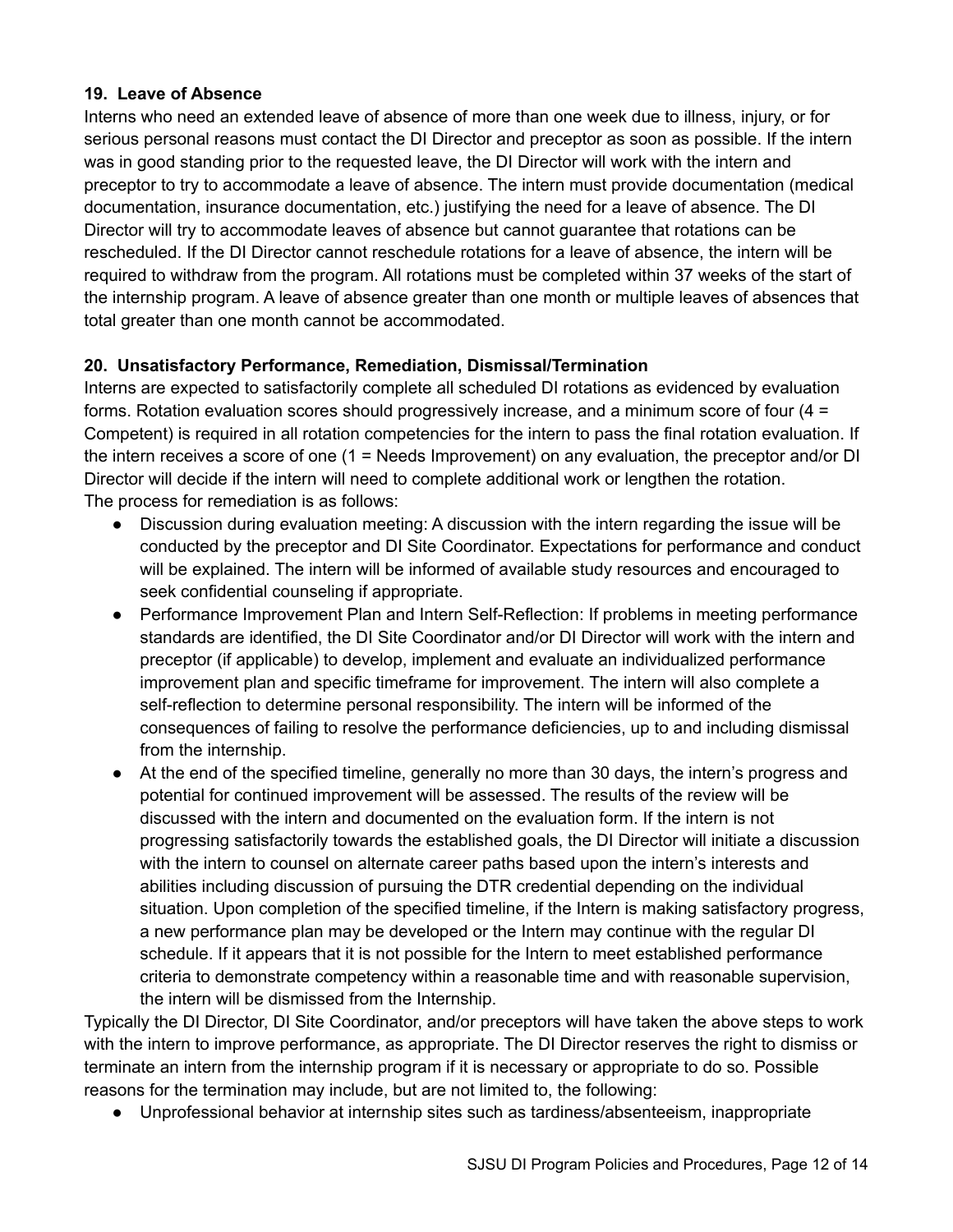communications/relationships with preceptors or staff, inappropriate use of computers/devices, behavior that jeopardizes SJSU-facility partnership for future interns

- Blatant violation of policies and procedures established by SJSU and the rotation facility
- Excessive/blatant/continued absenteeism or tardiness
- Termination of an internship experience by a preceptor based on unsatisfactory performance/progress, inappropriate actions (i.e. HIPAA, inability or refusal to meet medical or background requirements, false documentation), or poor professionalism (i.e. poor conduct, tardiness, inappropriate work behavior, or absenteeism) of the intern
- Failure to meet competency requirements: continued and/or consistent unsatisfactory internship performance as evidenced by evaluation forms (rating scores 3 or lower)

• Inability to complete all internship rotation requirements within 37 weeks of internship start date In the event that it becomes necessary to terminate a student's internship, the intern will receive a "No Credit" grade for NUFS 280A units not yet completed. Terminated interns will not receive a DI Verification Statement. Tuition and fee refunds in the event of termination from the DI will follow the policies of SJSU Bursar's Office.

### **21. Procedure for Withdrawal from the DI**

Interns who wish to withdraw voluntarily from the DI must submit their intention to withdraw in writing to the DI Director. Tuition and fee refunds in the event of withdrawal from the DI will follow the policies of SJSU Bursar's Office.

### **22. Procedure for Dietetic Intern Grievance**

The DI Site Coordinator/DI Director strives to speak with each intern individually a minimum of once every 4 - 6 weeks for the duration of the DI program. It is expected if an intern has a concern or grievance, that they will discuss this with the DI Site Coordinator/DI Director. The DI Director is available via email, phone, and in office hours to discuss any concerns or grievances interns may have. Interns should also communicate directly with preceptors and site supervisors as appropriate or ask the DI Director to mediate if appropriate. If the DI Director cannot resolve the grievance, the intern can speak with the SJSU Nutrition, Food Science, and Packaging Department Chair.

In the case where the DI Director and the SJSU Department Chair are unable to satisfactorily address an intern's concern or grievance, refer to the "Student Responsibilities and Rights" in the Policies and Procedures of the SJSU Catalog. <http://info.sjsu.edu/home/catalog.html>.

If an intern's grievance is related to accreditation standards or policies, and still not resolved after the above measures have been taken, grievances about the DI program can be reported to ACEND via these procedures:

[https://www.eatrightpro.org/acend/public-notices-and-announcements/filing-a-complaint-with-acend/pro](https://www.eatrightpro.org/acend/public-notices-and-announcements/filing-a-complaint-with-acend/procedure-for-complaints-against-accredited-programs) [cedure-for-complaints-against-accredited-programs](https://www.eatrightpro.org/acend/public-notices-and-announcements/filing-a-complaint-with-acend/procedure-for-complaints-against-accredited-programs)

### **23. Onboarding Procedures at Rotation Sites for Dietetic Interns**

Interns are required to follow the onboarding procedures set forth by their assigned DI rotation sites. In an effort to help interns prepare ahead of time and know what to expect, an example list of onboarding requirements is below.

● Immunizations/medical tests: recent TB clearance, Hepatitis B titer showing immunity, varicella titer showing immunity, MMR titer showing immunity, Tdap booster within the last 10 years. At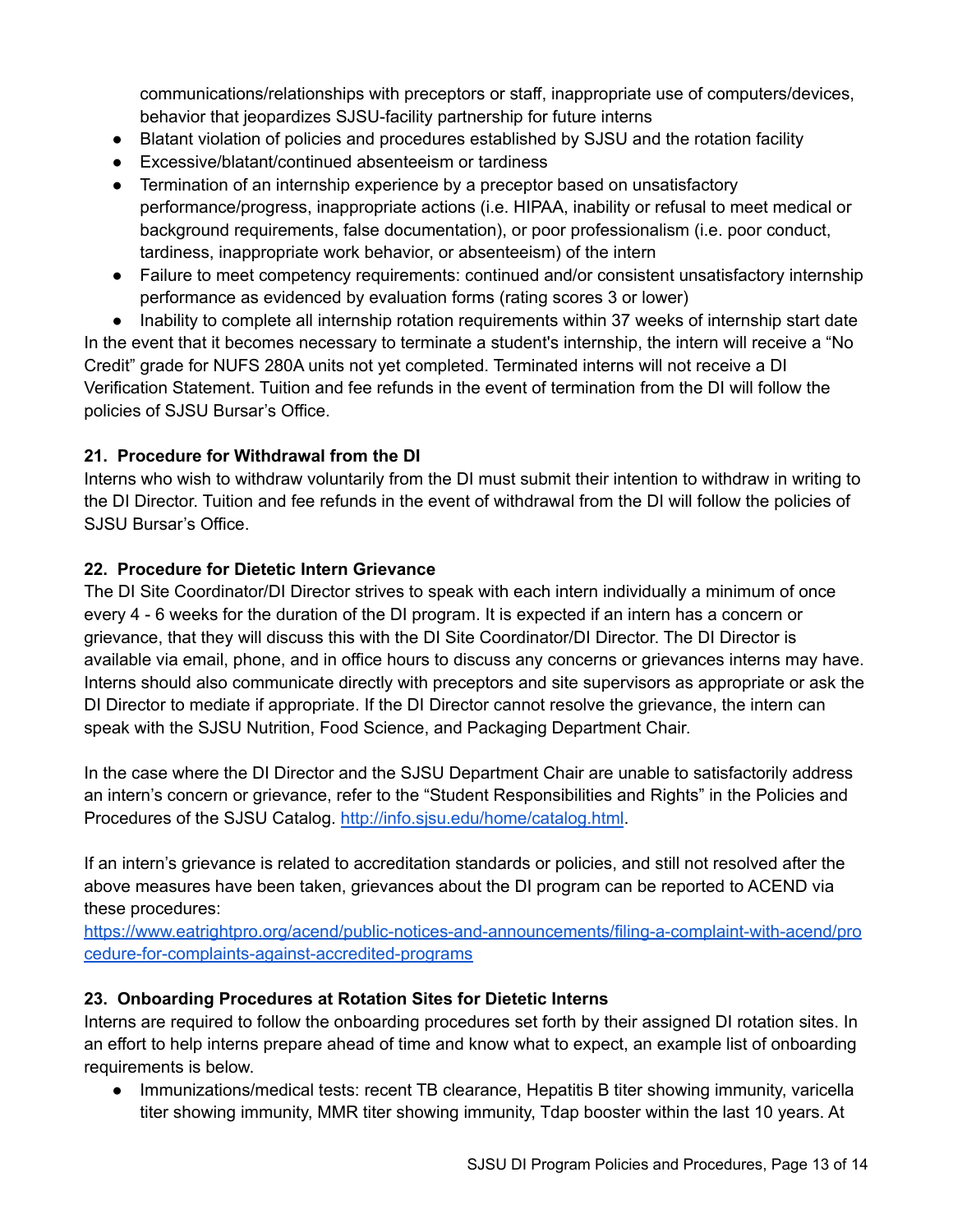clinical rotation sites, interns are required to get an annual flu shot or wear a mask as required by the site. Most facilities will not pay for these requirements so interns are generally financially responsible for obtaining these medical requirements. Interns should make sure all immunizations and titers are current and documentation is easily available in case a facility asks for documentation. If a facility requires a more recent TB PPD or chest x-ray or any other tests/immunizations, the intern will need to comply with these requirements, including paying for the tests/immunizations if the facility does not.

- Background check and drug testing are typically required of all interns and the site contact should alert interns when they need to complete these. The intern will need to pay for these services if the facility does not. If the site does not provide info about how to obtain a background check and/or drug testing, interns should contact the DI Director for guidance.
- Fingerprinting, CPR training, respiratory mask fitting, and other immunizations/immunity tests may be required for some rotations, and the intern will need to pay for these if the facility does not.

Please alert the DI Director if you feel any of these tests/reports/requirements might be of concern and prevent you from gaining entrance into a rotation site. If an intern is unable to meet one of the onboarding requirements, it may result in the intern being dismissed from the DI as the intern may not be able to be placed in rotations.

### **24. DI Completion Requirements**

The DI Director will issue a DI Verification statement of completion after confirming that 1000 hours of supervised practice in all major rotations have been successfully completed, all core and concentration competencies have been met at a proficient level, and all assignments and evaluations have been completed. The DI Verification is a statement that the Intern demonstrates the skills necessary to practice as an entry-level RD and is ready to sit for the RD exam. This documentation is necessary to verify completion of the Dietetic Internship and establish eligibility to take the Registration Exam for Dietitians. The DI Director will submit the required documentation to the Commission on Dietetic Registration (CDR), using the online CDR Registration Eligibility Processing System.

Failure to complete program requirements within 42 weeks (or about 10.5 months) of the program start (150% of planned completion time) will lead to termination in the program unless a specific alternative plan is agreed upon between the intern and the DI Director.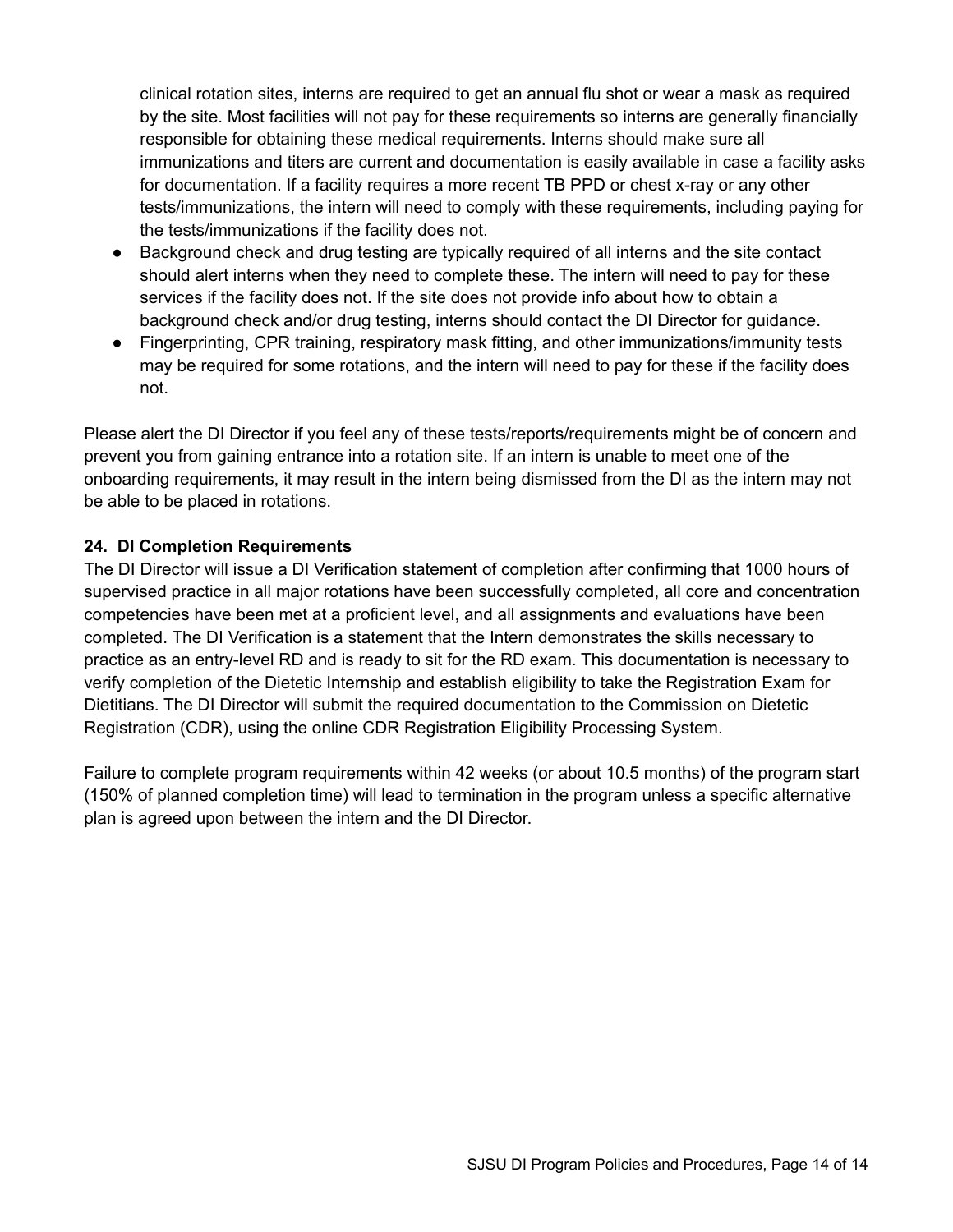## SJSU DI Rotations Guide and Required Paperwork

### **PLEASE KEEP THE FILES IN YOUR GOOGLE DRIVE FOLDER ORGANIZED!**

It is highly recommended you use the *Google Drive Folder Contents Tracking Form* to keep track of a "Table of Contents" or list of files that you upload to your Google Drive folder. The DI Director will be reviewing the contents of your Google Drive folder throughout your rotations and at the DI Exit Evaluation. Keeping an organized folder is one of the required DI competencies.

### **Checklist Prior to Starting DI Rotations**

The following must be completed prior to starting the DI:

- ❏ Submit official transcript showing BS degree to DI Director
- ❏ Submit DPD Verification Statement to DI Director
- ❏ MS Students: email confirmation from Graduate coordinator/primary research advisor to DI Director that all MS requirements are completed (including defense and bound copy of MS project write up)
- ❏ Signed SJSU DI Handbook Acknowledgment Page; upload to Google Drive
- ❏ Apply for student membership in the Academy of Nutrition & Dietetics (AND)/California AND (CAND) – upload evidence of AND membership to Google Drive. Also encouraged: joining local district association (Silicon Valley District of the CAND)
- ❏ Continuous enrollment in NUFS 280A units under your SJSU DI Faculty Site Coordinator (Summer 6 units via Special Sessions, Spring/Fall 12 units via Special Sessions or Regular Session if MS student who has delayed graduation) - DI Director will give out add codes
- ❏ **For each site/major rotation:** Complete site-specific onboarding requirements (e.g. forms with HR, background checks, TB test, immunizations, fingerprinting, etc.)
- ❏ **For each site/major rotation:** Complete the *Rotation Schedule Form* (described below) with your site preceptor
- ❏ When available, upload your detailed rotation schedule (provided by site) to Google Drive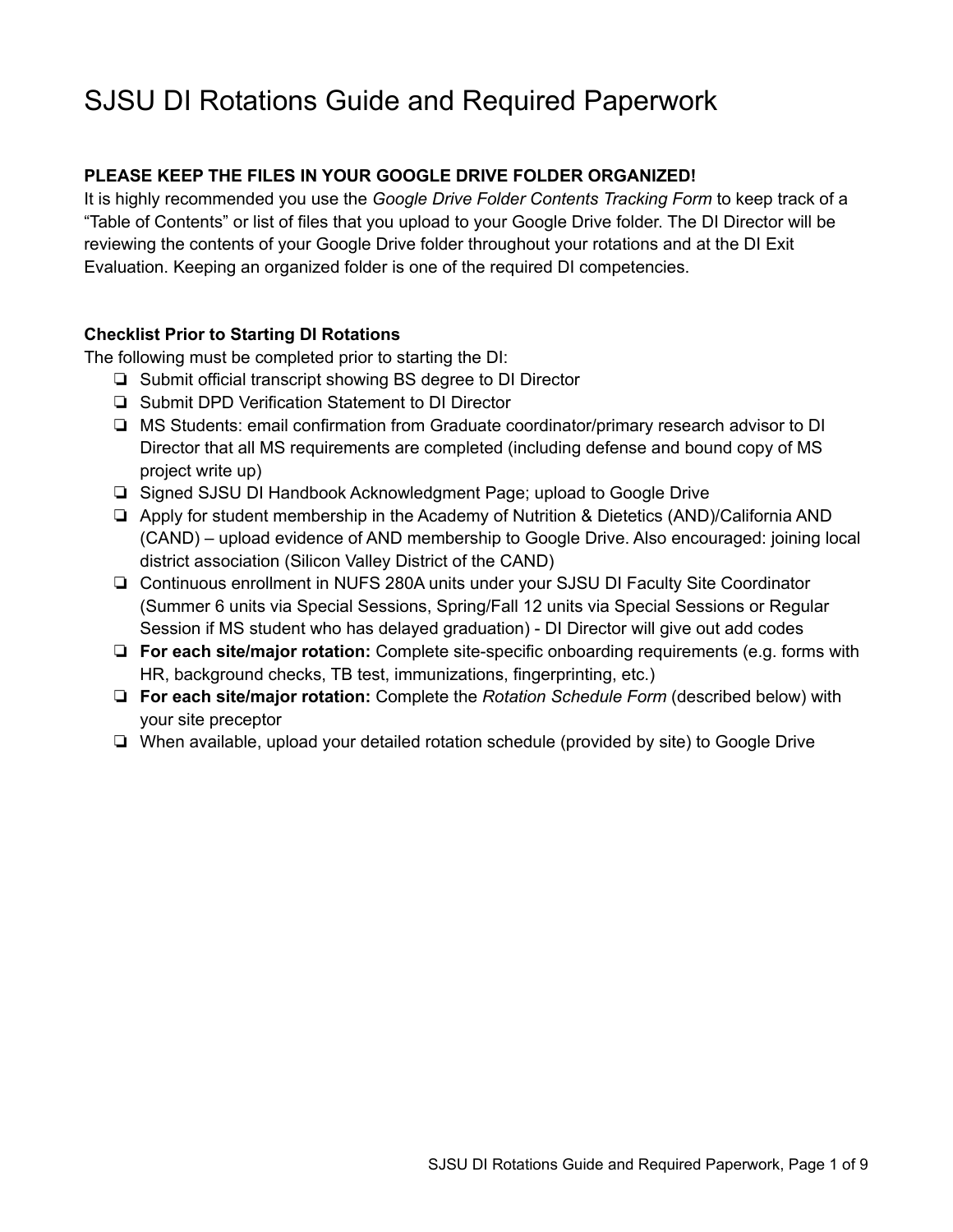### **Important Documents for All Rotations**

For each rotation, there is accompanying info in this guide that includes information on the following topics specific to the rotation:

- Rotation Description (with list of planned activities to meet competencies)
- Setting Requirements
- Preceptor Requirements
- Rotation Length

### **Planning and Documenting Intern Progress**

SJSU DI Interns are responsible for keeping track of all requirements and documents during the internship. Each intern will be assigned his/her own Google Drive folder, where he/she can find all required documents described in this guide and where he/she will upload completed documents for the DI Director to review.

Several documents are provided for the preceptor and intern to plan and implement the rotations, while also recording the intern's progress during the rotations and DI program

- *● Rotation Schedule Form*
- *● Rotation Evaluation Forms (ACEND Competency, Activities Tracking, and Intern Performance Evaluation Form) - completed every 4 - 6 weeks during the DI*
- *● Intern Evaluation of Preceptor and Rotation Form*
- *● Intern Evaluation of Site Form*
- *● Supervised Hours Tracking Form*
- *● Conditions & Populations Log* (this document for Clinical and Community rotations only)
- *● DI Exit Evaluation Form*

The intern will upload and organize all completed forms to his/her Google Drive folder for the DI Program Director to review. Also keep track of hard copies.

### **Document Descriptions**

The following descriptions explain the purpose of the documents used in the rotation:

*Rotation Schedule Form*: The intern and preceptor should fill out a *Rotation Schedule Form* together. It is a useful planning tool that details the agreed upon schedule, any anticipated days off, etc.

*Rotation Evaluation Forms*: This form tracks intern activities, aligns rotation activities with ACEND competencies, and allows the intern and preceptor to evaluate intern performance on a 4 - 6 weeks basis. This form is the intern's self-assessment, which is an ongoing process that is part of the learning process. The intern, preceptor, and SJSU Faculty DI Site Coordinator will sign completed evaluation forms and give the forms to the intern to upload to his/her Google Drive folder for the DI Program Director to review. There are specific/distinct *Rotation Evaluation Form*s for each of the rotations: Clinical, Community, Foodservice/Management. Interns should make editable copies as needed of these forms in their Google Drive folder.

*Intern Evaluation of Preceptor and Rotation / Site Forms*: In order to provide feedback to improve the quality of the rotation, interns are required to use the *Intern Evaluation of Preceptor and Rotation Form* to review the quality of the rotation, preceptor, and perceptions of the overall education experience. Interns are required to use the *Intern Evaluation of Site Form* at the end of rotation(s) at a particular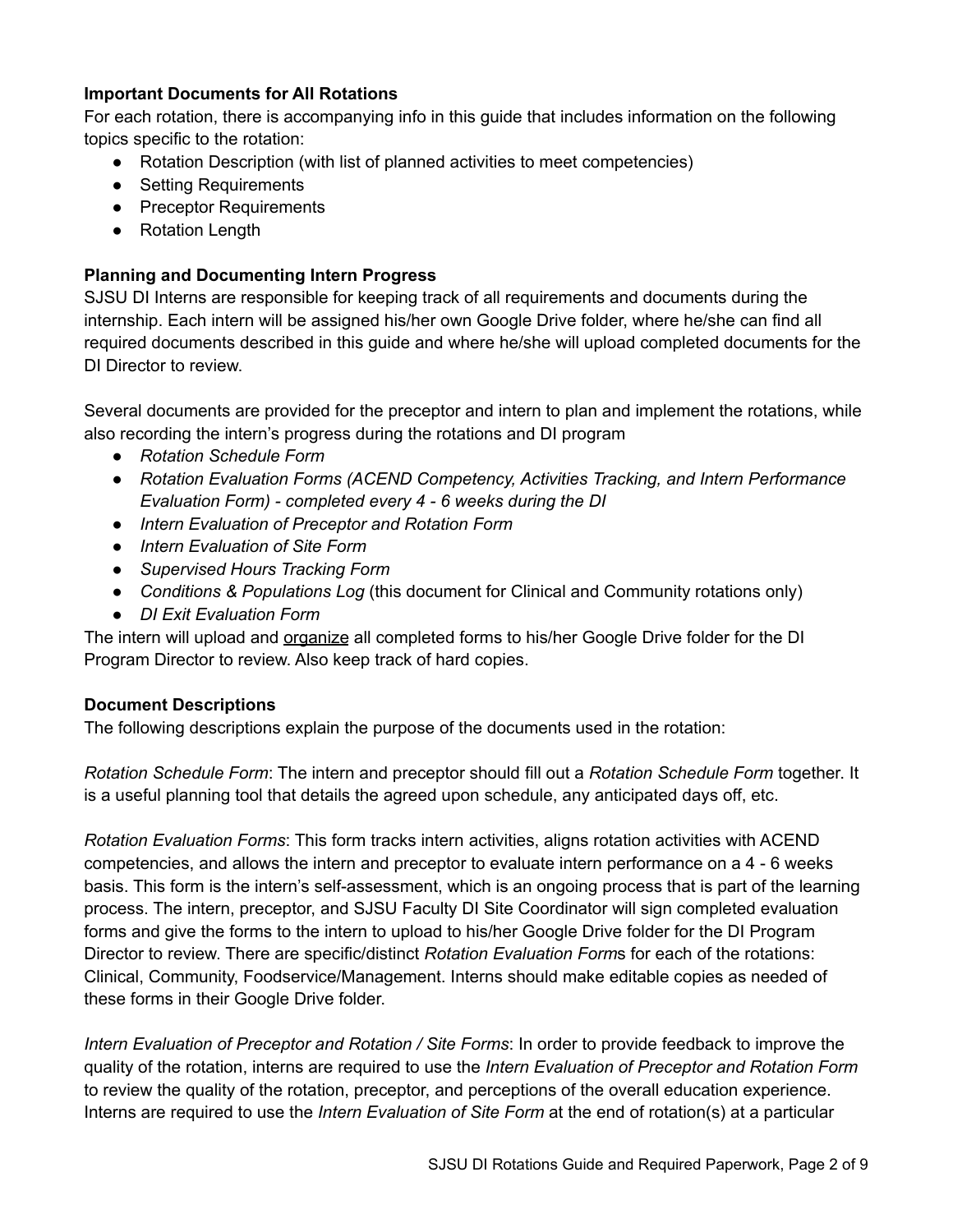facility/site to review the quality of the site and perceptions of the overall education experience. The intern comments will be kept confidential and will be used to provide recommendations for improvement, but only after the intern completes the DI.

*Conditions and Populations Log*: Interns must serve specific populations and practice the nutrition care process to address specific diseases during supervised practice. Interns must serve all of the following populations during their Clinical and Community Rotations: infants; children; adolescents; adults; pregnant/lactating females; low income, nutritionally at-risk women and their children up to age five; and the elderly. Interns must also address all the following disease states and conditions during their combined Clinical/Medical Nutrition Therapy (MNT) rotations: weight management and obesity, diabetes, cancer, cardiovascular disease, gastrointestinal, and renal disease. Interns track the conditions and populations they are working with using the *Conditions & Populations Log*.

*Supervised Hours Tracking Form*: The intern must complete this log to track the hours worked/in supervised practice. The preceptor must initial the log at the end of the rotation.

*DI Exit Evaluation Form*: This *DI Exit Evaluation Form* is to be completed at the end of the internship. Interns will complete the self-assessment portion and meet with the DI Director to ensure all ACEND and DI competencies have been satisfactorily met.

| <b>Required Forms for Each Rotation</b>                                         | <b>Intern</b> | <b>Preceptor</b> | <b>DI Site</b><br>Coordinator |  |  |  |
|---------------------------------------------------------------------------------|---------------|------------------|-------------------------------|--|--|--|
| <b>Before Rotation</b>                                                          |               |                  |                               |  |  |  |
| <b>Complete Rotation Schedule Form</b>                                          | X             | X                | <b>Review</b>                 |  |  |  |
| Upload signed Rotation Schedule Form to Google Drive                            | X             |                  |                               |  |  |  |
| <b>During Rotation</b>                                                          |               |                  |                               |  |  |  |
| Track hours spent in rotation using Supervised Hours<br><b>Tracking Form</b>    | X             | Verify           |                               |  |  |  |
| Fill in: DI Competencies Completion Tracking Form                               | X             |                  |                               |  |  |  |
| Complete every 4 - 6 weeks Rotation Evaluation Forms                            | X             | X                | <b>Review</b>                 |  |  |  |
| If Clinical/Community Rotations: Track Conditions and<br><b>Populations Log</b> | X             |                  |                               |  |  |  |
| Upload any completed paperwork/forms to Google Drive                            | X             |                  |                               |  |  |  |
| <b>End of Rotation</b>                                                          |               |                  |                               |  |  |  |
| Complete Intern Evaluation of Preceptor and Rotation Form                       | X             |                  | <b>Review</b>                 |  |  |  |
| If changing sites: Complete Intern Evaluation of Site Form                      | X             |                  | Review                        |  |  |  |
| Upload all completed paperwork/forms to Google Drive                            | X             |                  |                               |  |  |  |

A list of milestones for using the forms in the rotations is provided below.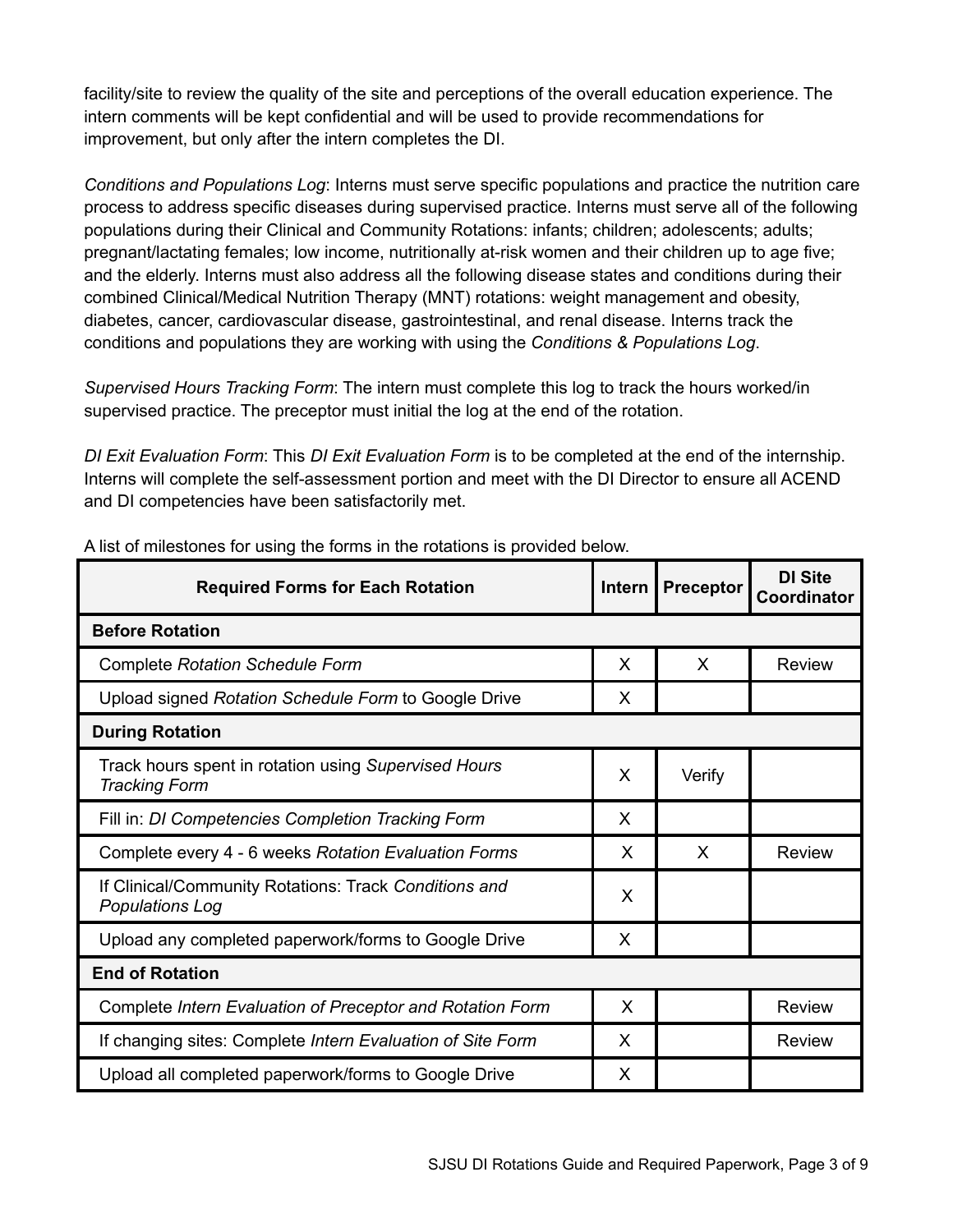### **Foodservice Management Rotation Guide:**

### **Foodservice Management Rotation Description**

There are two types of sites for the Foodservice Management Rotation:

- 1. Institutional Foodservice, Production, and Management
- 2. Patient Foodservice, Production, and Management

At the Institutional Foodservice, Production, and Management Rotation sites, interns develop skills providing marketing, procurement, storage, preparation, delivery, service, and management that include retail operations. Interns practice the care and operation of equipment, sanitation audits, HACCP Guidelines, menu planning, customer service, and management activities. The activities in this rotation include practical hands-on practice as well as investigative research to prepare for in-depth management responsibilities. This rotation includes projects and activities such as:

- Business Plan (Required)
- Menu Theme Meal Project
- Quality and Process/Performance Improvement Project with management responsibilities
- Optional: Abstract submission to CAND or FNCE annual conferences

### **Other Planned Activities List**

- Participate in purchasing, menu planning, production, distribution, service
- Perform cost benefit analyses
- Participate in the management of resources
- Conduct and participate in quality management
- Participate in the use of information technologies
- Provide in-service training and education for staff members

At the Patient Foodservice, Production, and Management Rotation sites, intern activities include menu planning, taking meal orders, tray preparation and delivery, patient promotions, and marketing of menus. Interns focus on all aspects of producing and delivering nutrition to patients. This rotation focuses on foodservice within an inpatient setting for people who have medical needs related to their diets. While the activities in this rotation site are similar to the Institutional Foodservice rotation site, the Institutional rotation site also includes retail settings that are not focused on medical needs.

Other projects, activities and assessments, not limited to learning portfolios, journal clubs, research projects, homework assignments, readings, quizzes, pre-tests, and post-tests may be developed by the site preceptor(s).

#### **Setting Requirements**

An Institutional Foodservice, Production, and Management Rotation requires a facility with a large retail institutional cafeteria or foodservice operation whose activities include marketing and procurement through delivery and service functions. These kinds of cafeterias can usually be found in hospitals, universities/schools, or larger restaurants.

A Patient Foodservice, Production, and Management Rotation requires a facility such as a hospital, long term care facility, or residential facility where people who are staying at the facility require specialized meals.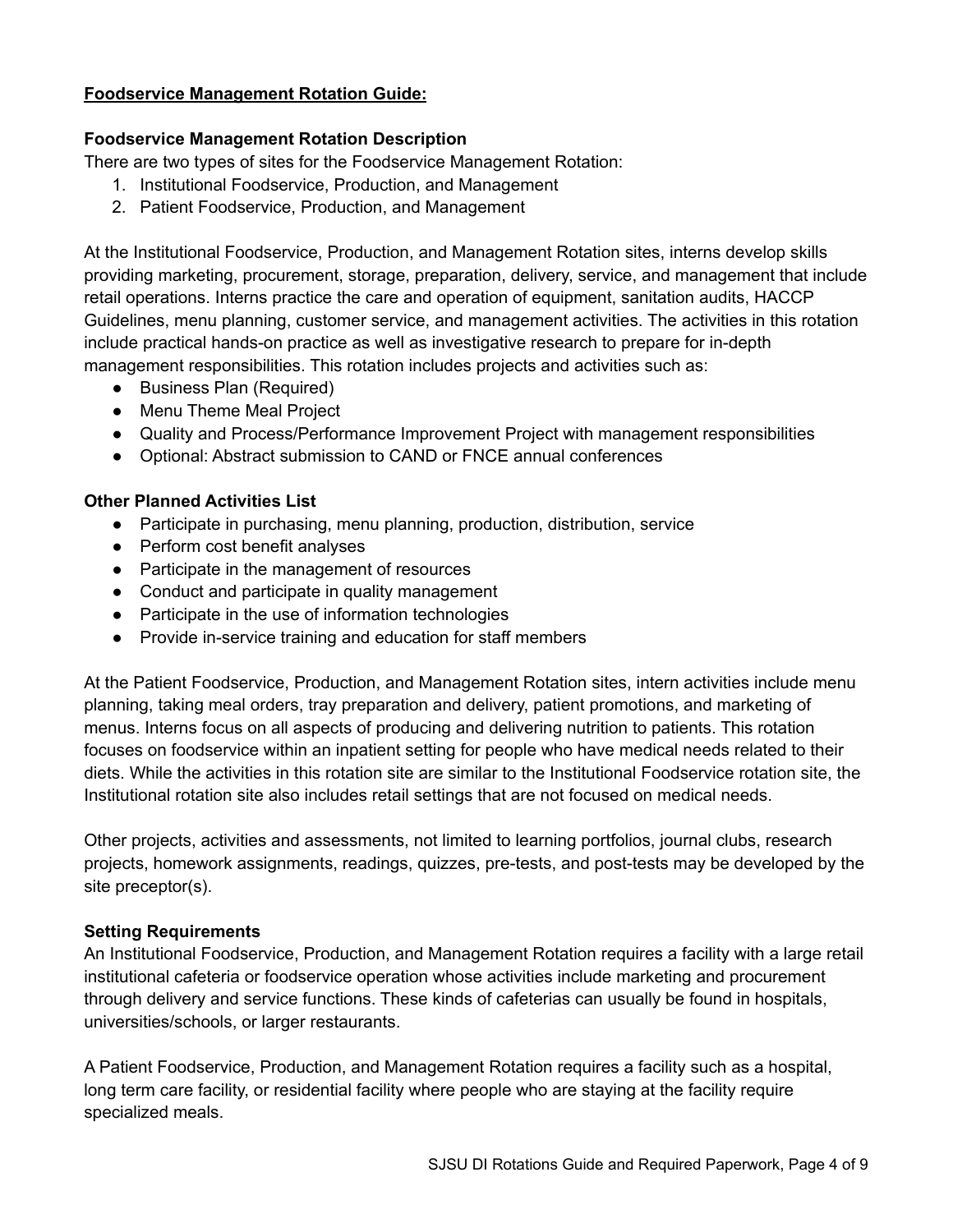### **Preceptor Requirements**

Institutional Foodservice, Production, and Management Rotation: Someone experienced in planning and overseeing institutional foodservices must supervise the intern and serve as preceptor for this rotation. This would include the foodservices manager or supervisor and might be a certified chef or other production/operations managers.

Patient Foodservice, Production, and Management Rotation: Someone experienced in planning and overseeing patient foodservices must supervise the intern and serve as preceptor for this rotation. This would include the patient foodservices manager or supervisor and might be a certified chef, a chef, or other production/operations managers.

### **Rotation Length**

The Foodservice Rotation covers approximately 400 - 440 supervised-practice hours, depending on whether the Community Rotation is also included in the Foodservice Rotation site. The actual activity schedule and deadlines should be agreed on by the DI Program Director, preceptor, and intern and include the schedule requirements of the facility director, since some activities require fitting into the actual operations of the facility.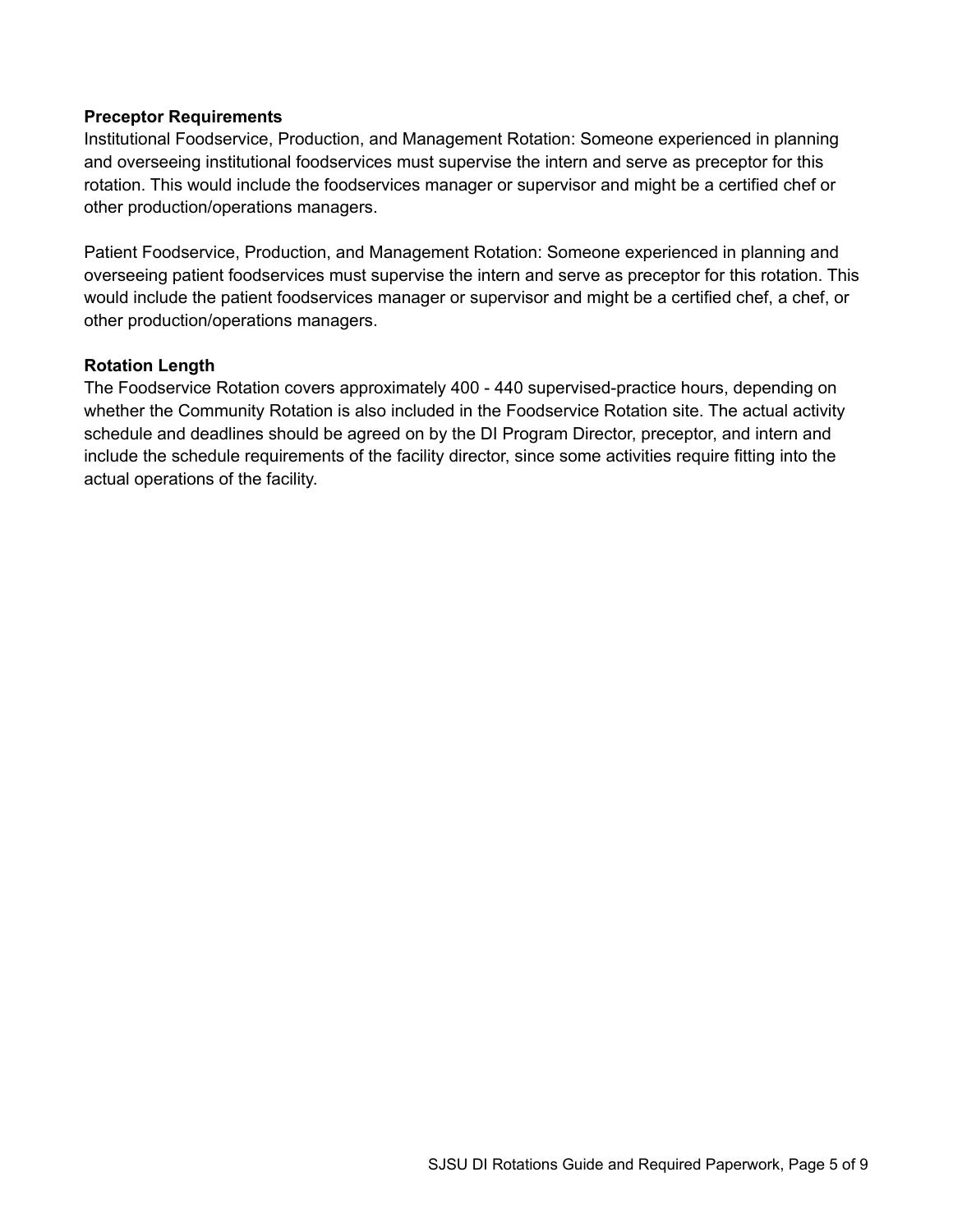### **Clinical Rotation Guide:**

### **Rotation Description**

There are three levels of supervised-practice experiences within the Clinical/Medical Nutrition Therapy (MNT) Rotations: Basic MNT, Advance MNT, Outpatient MNT

### **Planned Activities List**

- 1. Orientation to facility and introduction to staff Assessment of patient nutritional status
- 2. Provide nutrition care in:
	- Diseases Related to Endocrine Disorders
	- Surgery
	- Cardiology
	- Renal
	- Diabetes
	- Gastrointestinal Tract
	- Critical Care
	- Nutrition Support: total parenteral nutrition, peripheral parenteral nutrition and enteral nutrition in the life cycle stages including obstetrics, pediatrics and gerontology
- 3. Participate in health promotion strategies and health maintenance and rehabilitation strategies
- 4. Participate in the use of information technologies
- 5. Provide in-service training and education for staff members

### Basic MNT:

This is the first clinical experience where interns practice the Nutrition Care Process for Medical Nutrition Therapy. As a first level of practice, interns practice the nutrition care process with populations with common medical conditions impacted by diet including obesity, diabetes, hypertension, cardiovascular disease, and gastrointestinal disorders. The intern also prepares and presents mini case studies to become skillful in exploring a variety of disease states and conditions. Interns must use the *Conditions & Populations Log* to track the populations they have served and the diseases and conditions they are treating during this experience. The same log form should also be used throughout the other Clinical and Community Rotations.

### Advance MNT:

This is the clinical experience where interns practice the Nutrition Care Process for Medical Nutrition Therapy with populations with more complicated conditions such as renal disease, multisystem organ failure, cancer, and hepatic disease (typically in an inpatient setting). The intern also prepares and presents mini case studies and a major case study developing skills in researching disease states and conditions. Interns are to continue to use the *Conditions & Populations Log* to track the populations they have served and the diseases and conditions they are treating.

### Outpatient MNT:

This experience builds on the skills developed in the basic and advanced MNT experiences. Interns practice the nutrition care process with patients who are being seen in an outpatient setting. These patients have medical conditions impacted by diet and do not require hospitalization at this time. Therefore, interns will be supporting clients who are caring for themselves and may require guidance in shopping, preparation, and including good nutrition practices in their daily lives. Group MNT activities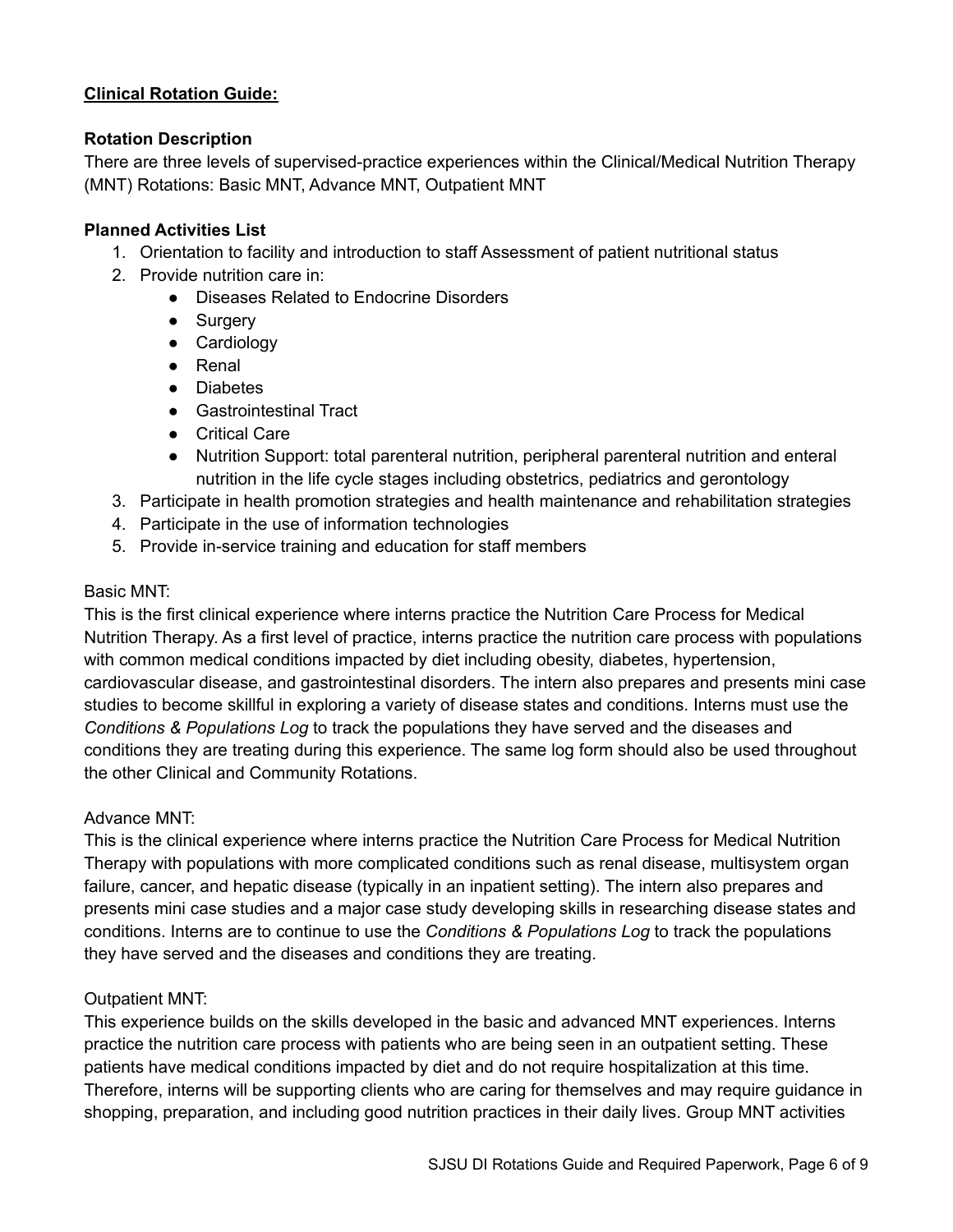may be satisfied with the Community Nutrition Rotation activities. Interns must continue to use the *Conditions & Populations Log* to track the populations they have served and the diseases and conditions they are treating during this experience.

Other projects, activities and assessments, not limited to learning portfolios, journal clubs, research projects, homework assignments, readings, quizzes, pre-tests, and post-tests may be developed by the site preceptor(s).

### **Setting Requirements**

Basic MNT: The rotation can be completed at an inpatient hospital or long-term care (LTC) facility or most health care settings would be appropriate.

Advance MNT: The rotation requires a site that has a full time RD and likely an acute care unit. The site would provide critical care nutrition and/or nutrition support such as Total Parenteral Nutrition (TPN) and Enteral Nutrition (Tube Feeding).

Outpatient MNT: This outpatient interaction can be at any health clinic, doctor's office, or as part of a community outreach program where group MNT activities can occur.

### **Preceptor Requirements**

Basic MNT: A RD who is credentialed to meet state and federal regulations for the area in which they are supervising interns, must supervise the intern and serve as preceptor for this rotation. It is possible to perform some activities in the long-term care facility (LTC) under the supervision of a non-RD preceptor such as a DTR with oversight of the LTC RD with the DI Program Director's permission.

Advance MNT: A RD who is credentialed to meet state and federal regulations for the area in which they are supervising interns, must supervise the intern and serve as preceptor for this rotation. The preceptor must have experience working with the inpatient Advance MNT category conditions described above in the Rotation Description.

Outpatient MNT: A RD who is credentialed to meet state and federal regulations for the area in which they are supervising interns, must supervise the intern and serve as preceptor for this rotation.

### **Rotation Length**

The Clinical Rotations cover approximately 560 supervised-practice hours. The actual activity schedule and deadlines should be agreed on by the DI Program Director, preceptor, and intern.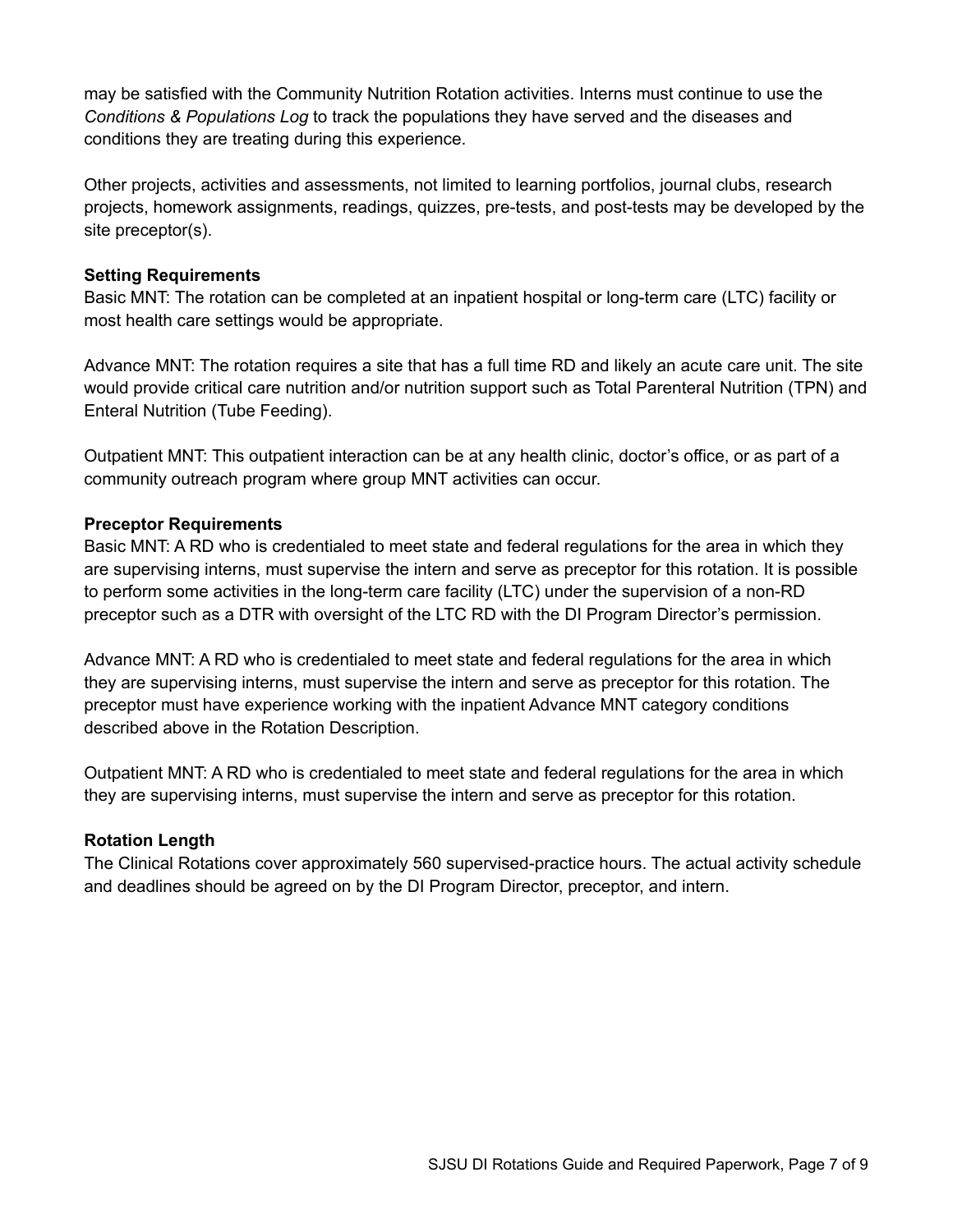### **Community Rotation Guide:**

### **Rotation Description**

Interns develop skills providing nutrition services to the community at large through a variety of activities, programs, and services including nutrition counseling, nutrition education, nutrition assessment, wellness programs, and time management. Interns also develop skills in evaluating and applying government program guidelines and policies. The activities in this rotation can be organized into four categories: Nutrition Education and Counseling, Targeted Community Nutrition, Wellness Program, and Government Public Health Policy.

Interns must use the *Conditions & Populations Log* to track the populations they have served and the diseases and conditions they are treating during this rotation. The same log form should be used throughout the Clinical and Community Rotations.

### **Planned Activities List**

- Participate in food, nutrition and social services in community programs
- Provide nutrition care in a community setting
- Participate in the use of information technologies
- Perform cost effectiveness studies
- Participate in management of resources
- Provide education and training
- Plan and participate in health promotion activities

### **Setting Requirements**

Depending on the DI site, the community nutrition supervised-practice activities may be incorporated into the Foodservice and/or the Clinical Rotation(s). This rotation requires access to individuals and groups by creating groups or interacting with existing groups, through a government funded public health program, hospital, clinic, doctor's office, community center, or existing program such as a weight management program, specialty cooking program, or athletic program. Although not required, it is recommended that the intern practice in one or more government health programs such as WIC, Head Start, Meals-On-Wheels, Cooperative Extension, Expanded Food and Nutrition Program (EFNEP), or SNAP-ED.

#### **Preceptor Requirements**

Professionals experienced in working with government programs, teaching community education, and mentoring educators must supervise the intern for this rotation. This may include a dietitian as well as other specialists such as a nutritionist, nurse, community center educator, or a supervising teacher. If the activity involves teaching clients' finger sticks or other medical practices, the preceptor must be an RD, nurse, or other qualified professional.

### **Rotation Length**

This rotation covers approximately 40 supervised-practice hours. Depending on the DI site, the community nutrition supervised-practice activities may be incorporated into the Foodservice and/or the Clinical Rotation(s).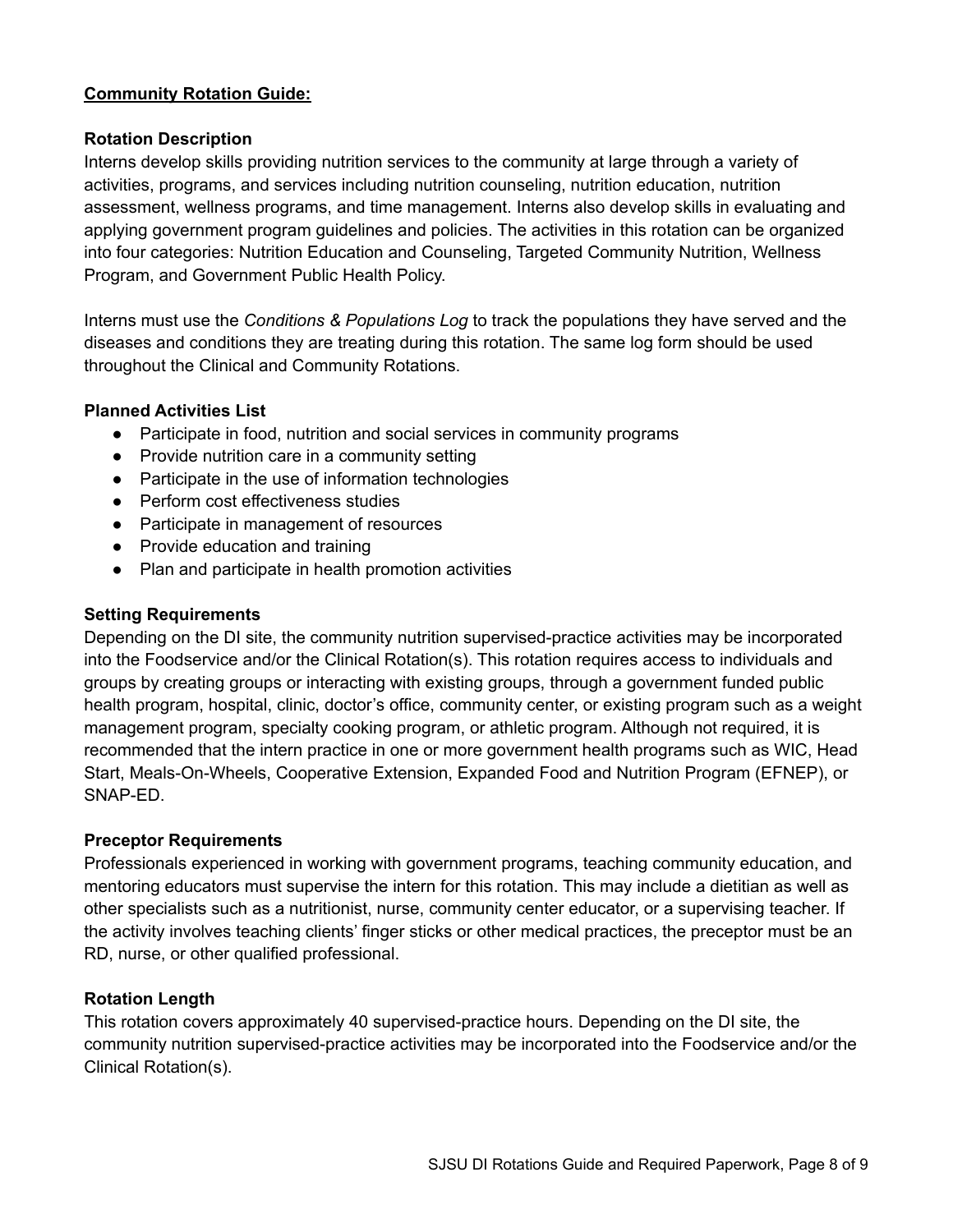### **SJSU DI Completion Checklist**

In order for the DI Director to issue a DI Verification Statement and submit your paperwork to CDR so that you can take the national RD Exam, you must complete the following and upload to your Google Drive folder. Please organize the contents of your Google Drive folder so items are easy for the DI Director to find!

- ❏ Rotation Schedule Forms (at least 1)
	- ❏ Detailed rotation schedule(s)
- ❏ Clinical Rotation Evaluation Forms (at least 3)
- ❏ Foodservice Rotation Evaluation Forms (at least 2)
- ❏ Community Rotation Evaluation Form (1)
- ❏ Intern Evaluation of Preceptor and Rotation Forms (variable number)
- ❏ Intern Evaluation of Site Form(s)
- ❏ Conditions and Populations Log (1)
- ❏ Supervised Hours Tracking Form(s)
- ❏ DI Competencies Completion Tracking Form (1)
- ❏ Google Drive Portfolio: All work created, written, and/or developed by you during your DI needs to be uploaded to your Google Drive folder (this is your evidence you have fulfilled the competencies). This must include, but is not limited to:
	- ❏ Poster and Abstract
	- ❏ Three (3) professional events summaries/write-ups
	- ❏ Business plan
	- ❏ Mini MNT case study
	- ❏ Major MNT case study
	- ❏ Example work that can be completed to meet competencies:
		- ❏ In-service presentations
		- ❏ Nutrition education materials
		- ❏ Letter to elected official regarding a nutrition-related policy/bill
- ❏ DI Exit Evaluation Form (1)
- ❏ Updated resume in preparation for job search
- ❏ Signed RDNE and RDE Misuse Form (sign using DocuSign or must sign using blue ink if wet signature/hard copy)
- ❏ MS Students: Submit an official transcript showing MS degree to DI Director

DI Verification Statement/CDR submission/RD Exam will be delayed and you will be required to take additional NUFS 280A units until completion of all of the above requirements.